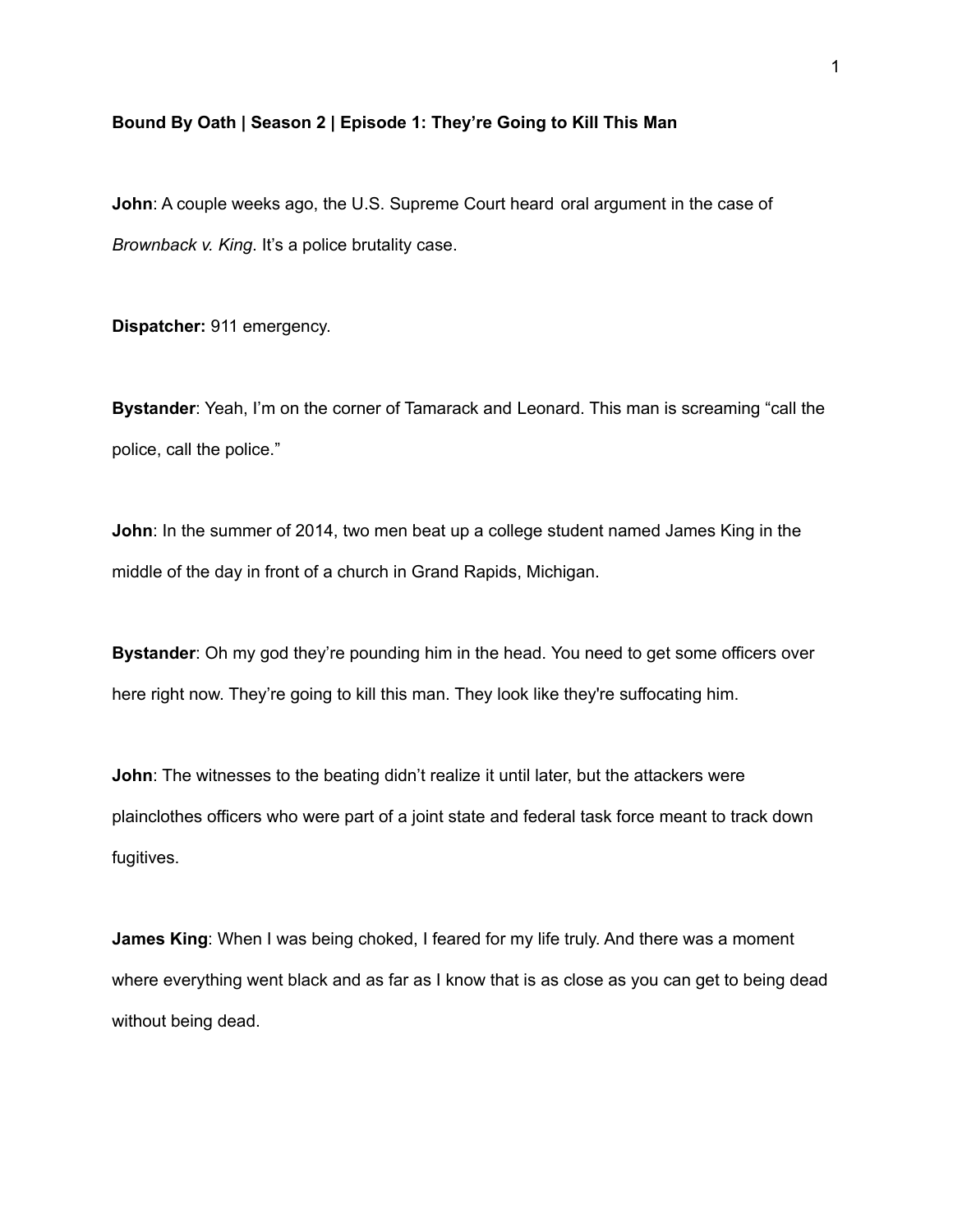**Grand Rapids Officer**: Do you have any weapons on you at all? **James**: No sir; I thought they were trying to mug me. **James**: Are these guys real police?

**TV News Anchor**: And if you can hear King there, even once uniformed officers arrived, he was still asking if the two men on top of him were in fact police officers.

**John**: Even before FBI special agent Douglas Brownback and Grand Rapids detective Todd Allen approached James, they'd screwed up. They hadn't bothered to verify something as basic as what their suspect actually looked like. Because as it turned out, other than being a white guy in his 20s who wore glasses, the guy they were trying to find did not look like James. At all.

**Grand Rapids Officer**: You alright? **Bystander**: No, he's not alright. They were pounding him in the head. They were being brutal.

**John**: After the beating, the officers got James charged with several felonies.

**James**: I cannot even wrap my head around what it would take to get on the stand and try to send a kid to prison just because you don't want to admit that you made a mistake.

**John**: James' legal defense cost his parents their life savings.

**TV News Reporter**: King was tried on those assault charges but was ultimately acquitted.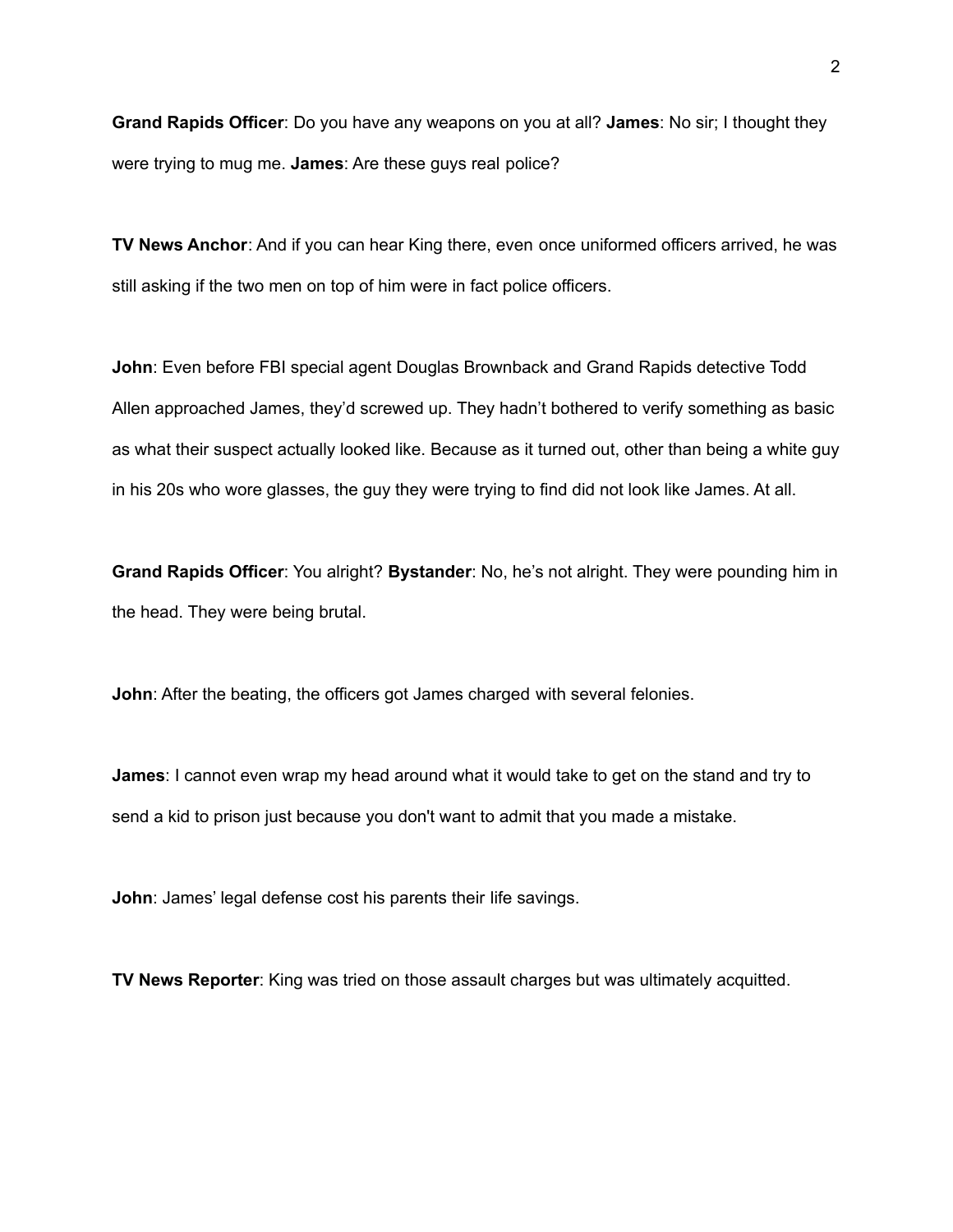**Juror**: When I left the trial as a juror -- what my family probably got tired of hearing from me for weeks and weeks as I emotionally processed this was -- I can't believe that our government resources went into prosecuting this kid and nothing has gone into prosecuting or even disciplining as far as I know this police officer. It seemed totally upside down to me. As a citizen, I felt betrayed. As a taxpayer, I felt betrayed.

**John**: Ever since James was acquitted over five years ago, he has been trying to hold Special Agent Brownback and Detective Allen accountable for violating his constitutional rights.

**Patrick Jaicomo**: After all this time, the case is still essentially at the starting line.

**John**: That's my colleague at the Institute for Justice, Patrick Jaicomo.

**Patrick Jaicomo**: Special Agent Brownback and Detective Allen have never even seen the inside of a courtroom. They have never had to confront the accusations against them. They've never had to sit for depositions. And the government's position is that even if everything James says is true and the officers violated James's constitutional rights, they still can't be held accountable.

**John**: Patrick has represented James since 2015. And he argued James's case to the Supreme Court.

**Chief Justice Roberts**: We will hear argument next in Case 19-546, Brownback vs. King. Mr Jaicomo? **Patrick Jaicomo**: Mr. Chief Justice, and may it please the Court.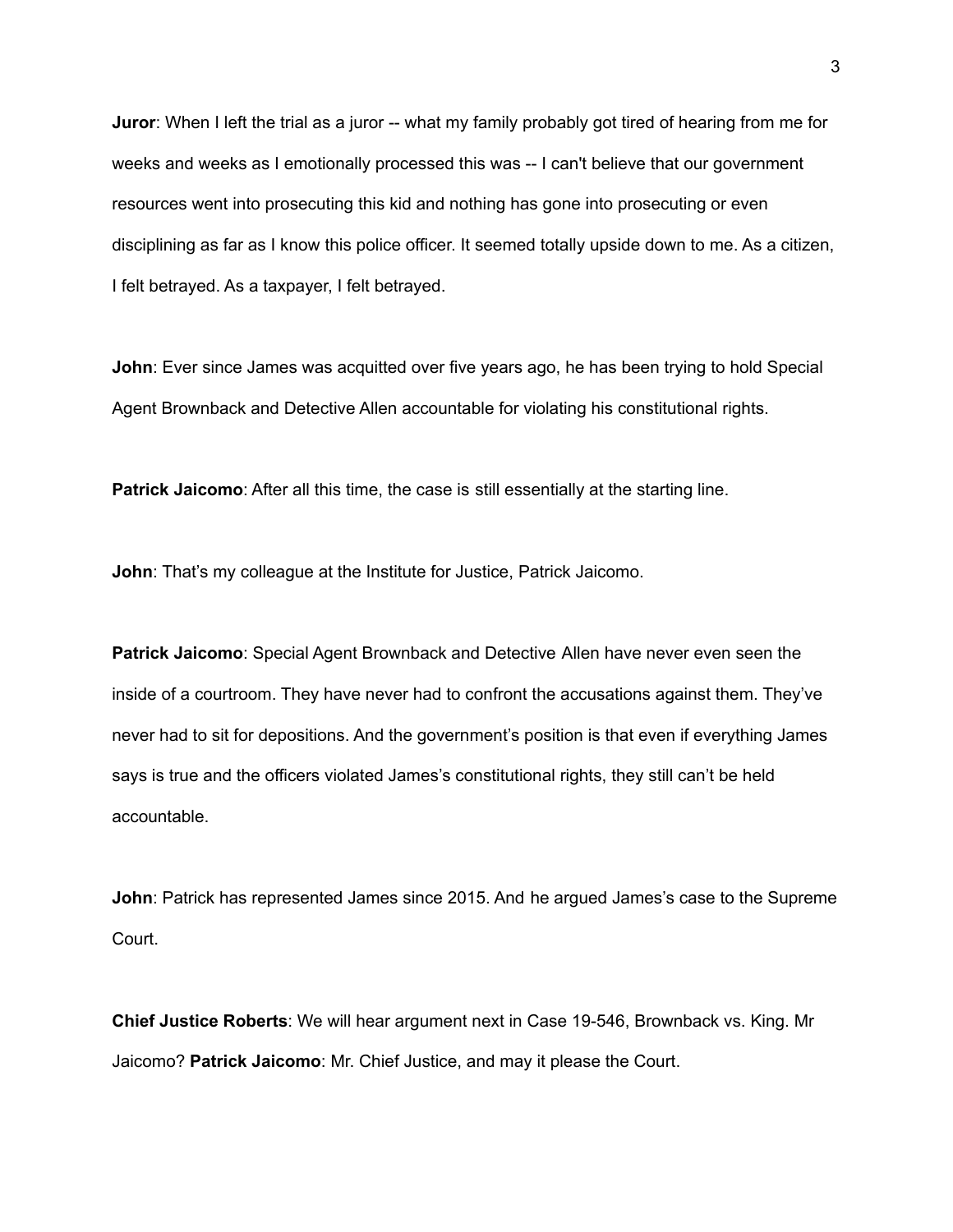**John**: On this season of Bound By Oath we're going to grapple with a core principle in our legal system. Where there is a right, there must be a remedy. If there is a constitutional right to be free of unreasonable searches and excessive force, victims of that misconduct must be able to go to court and make their case. But if you can't do that -- if the courts won't even look at your evidence -- you don't really have those rights at all.

**John**: From the Institute for Justice's Center for Judicial Engagement, I'm John Ross. And this is Season 2 of Bound By Oath. On Season 1, we took a long look at the 14th Amendment, which radically altered the Constitution to better protect civil rights. On this season, we are going to tackle a story that overlaps with the 14th Amendment in all kinds of ways. Season 2 is the story of how, mostly in the last 50 years, the Supreme Court has invented or repurposed a variety of legal doctrines that make it difficult or impossible to hold the government accountable for violating the Constitution. It's a cliche to say it, but the Founders would not have recognized the judiciary we have today, where judges shy away from saying what the law is and what to do when it's violated. And this is less cliche to say, but the Framers of the 14th Amendment, who sought to throw open the doors to federal courthouses, would not have been too keen either to see those doors steadily closing. On this season, we are going to explore how it came to pass that police officers who beat and kill innocent people can be immune from civil liability, and so can the jurisdictions that employ those officers; how prosecutors can frame people with impunity; and how, with just a handful of exceptions, almost every single right in the Bill of Rights has been rendered practically meaningless when federal officials violate them. James King's story hits a bunch of those themes. So we thought we'd start this season in Michigan.

4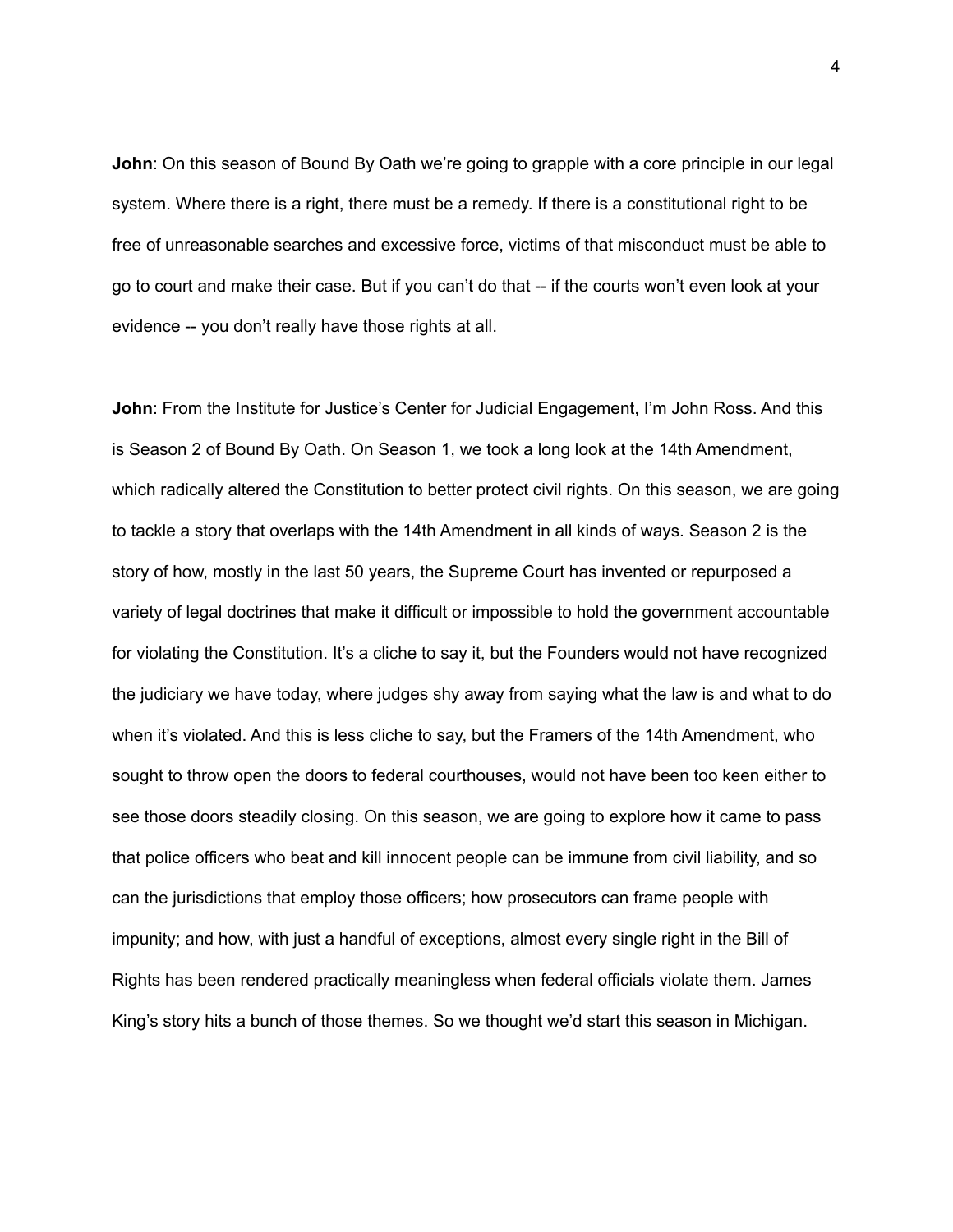**James King**: It was a summertime here in Grand Rapids, Michigan. A beautiful day. I had gotten out of work at my first job that summer, which was a low voltage cabling technician.

**John**: That's James. In the summer of 2014, he had a job installing cable, and he spent the morning working at a high school putting in new wire. After heading home for lunch, he started walking the four blocks to his internship at a nonprofit science center. He made it three blocks.

**James King**: As I'm heading down the block.I was calling my sister and I was a little bit distracted. I had one ear bud in, I was typing in her number and then two guys approached me and was like, Hey, Hey, what's your name, man?

**John**: They both were big guys. Scruffy looking with facial hair. One had on a backwards baseball cap.

**James king:** And I'm like, well, I'm James. And then, uh, they're like, is that your real name? And I was like, well, that's a really interesting question to ask somebody, but I was like, yeah, you know what like what's up. I kind of got a weird vibe from them but didn't suspect anything out of the ordinary until they sort of had me approach them and then did like a weird move where one guy boxed me out.

**John**: They pushed James up against an SUV and had him put his hands on his head. And even though they didn't say who they were, they had badges on lanyards around their necks. So James assumed they had some sort of authority. And he allowed them to take his phone and to take a utility knife that he used for work. But then they took his wallet.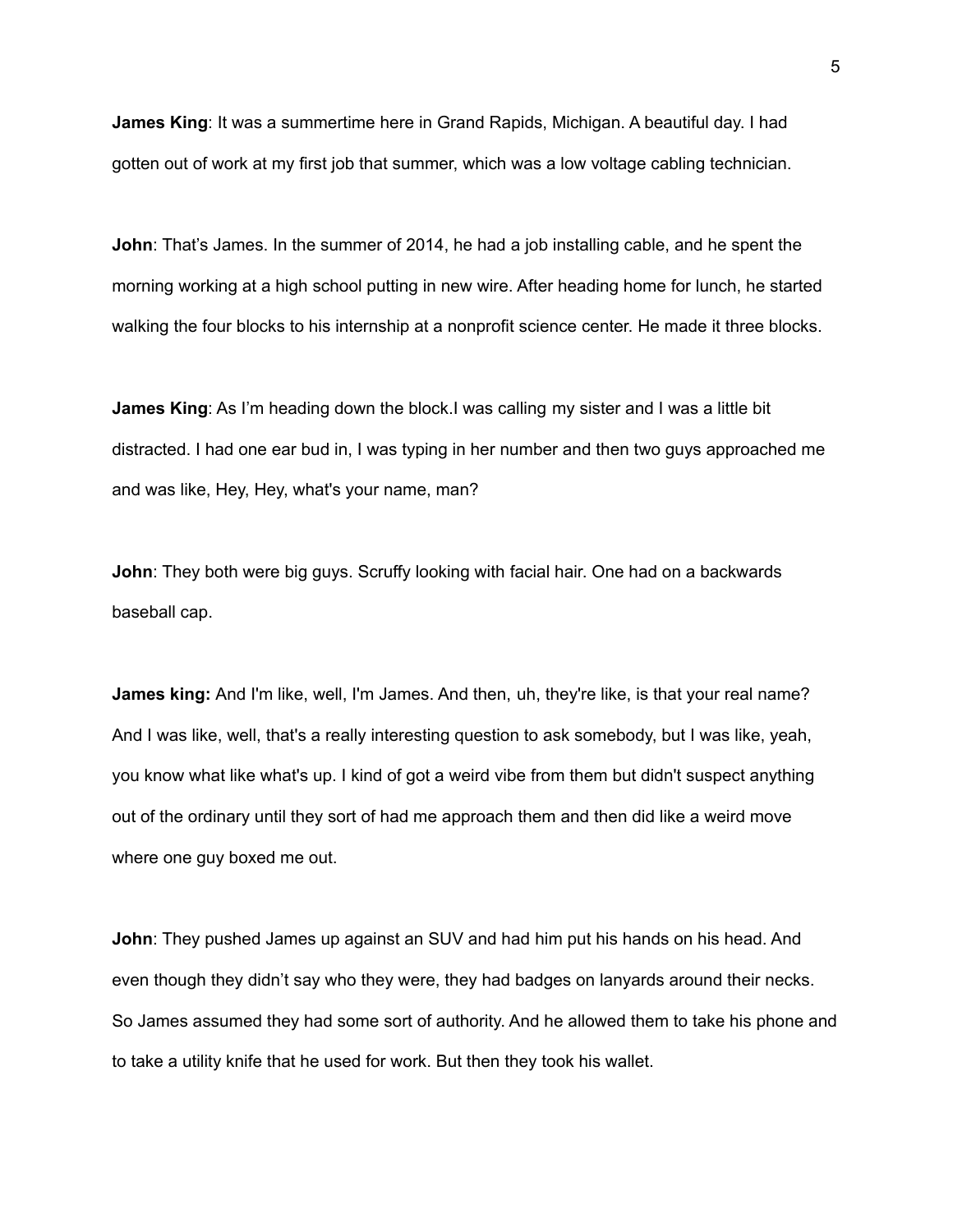**James King**: And then they asked if I had my wallet with me, which, uh, I said, no, which was a lie. I did have it in my back pocket, but I didn't know who these two men were. So I wasn't about to tell them the state of my cash flow. The one guy said, Oh, really? What's this? And then he took my wallet out of my pants pocket. And at that point I thought I was being mugged. So I went to run and immediately started calling for the police.

**Bystander:** This man is screaming "call the police, call the police."

**John**: The officers tackled James, and Detective Allen put him in a chokehold, which is against Grand Rapids police department policy.

**James King**: It's absolutely a horrifying experience. There was a moment where I realized I had no control over the situation. And there was a point in time where I thought that these guys were going to kill me.

**John**: James blacked out. And when he came to, out of desperation, he bit Detective Allen's arm, which was still wrapped in front of his face. And that's when Detective Allen started punching him in the head.

**Bystander**: They were being brutal.

**TV News Anchor**: Officer Allen later testifying he beat King as hard, as fast, and as many times as he could.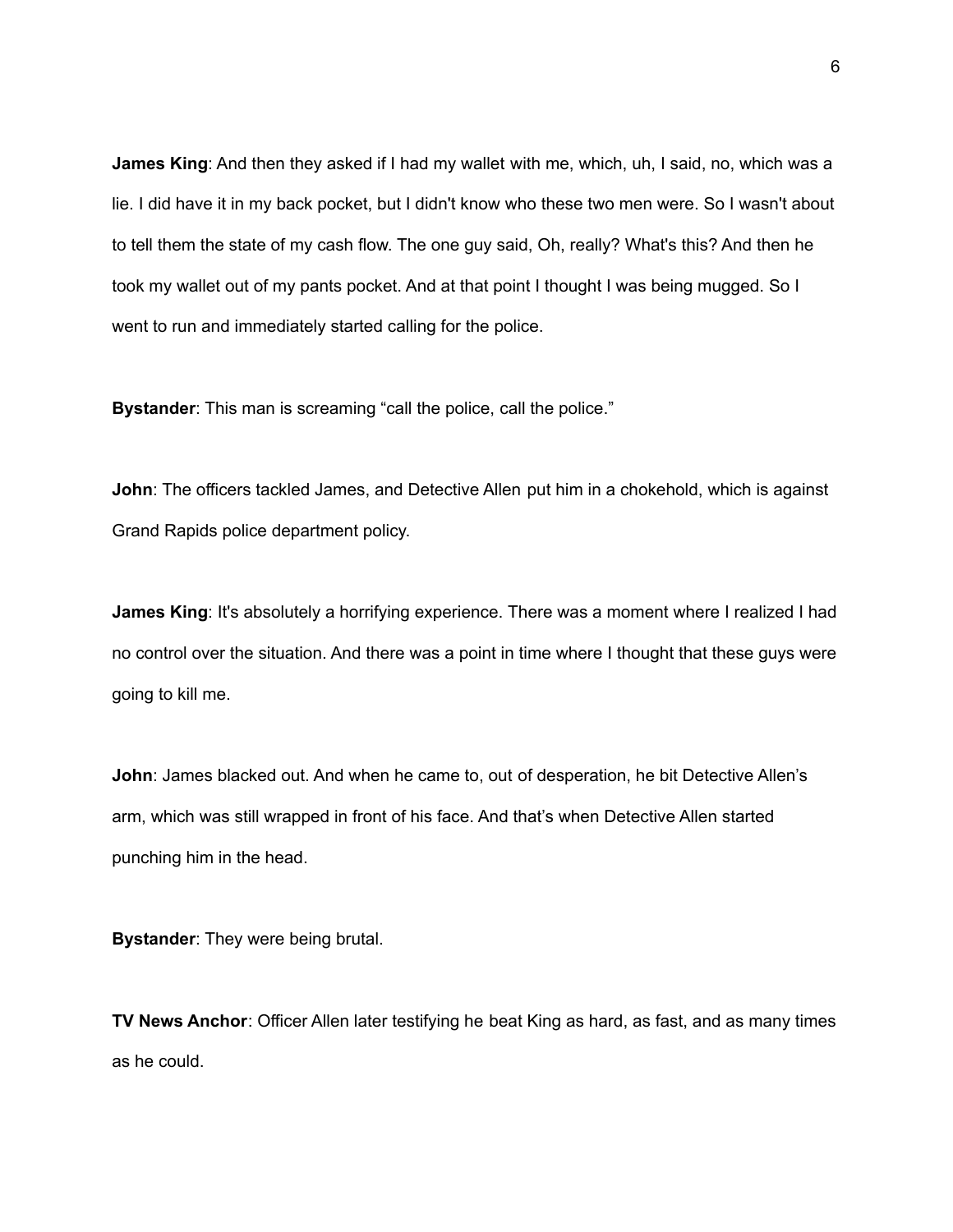**John**: After the beating, James was taken to the hospital, where he was given a CT scan to make sure his skull wasn't broken.

**James**: I think I was pretty severely concussed at the time. I was handcuffed to my bed.

**John**: But James had the wherewithal to start taking notes.

**James**: I understood that the trauma I had just been through -- it wasn't likely to stay in my memory. I just tried to write down as much of what happened what I could recollect about the situation as soon as I could.

**John**: An officer took the notebook.

**James**: An officer came into my room at the hospital and took that notebook from me and then sort of said something like derogatory towards me and then left.

**John**: Some might call that destroying evidence.

**James**: I never did see my notes again.

**John**: From there, even though everyone now knew for certain that James was not the suspect the officers were looking for, James was taken to jail.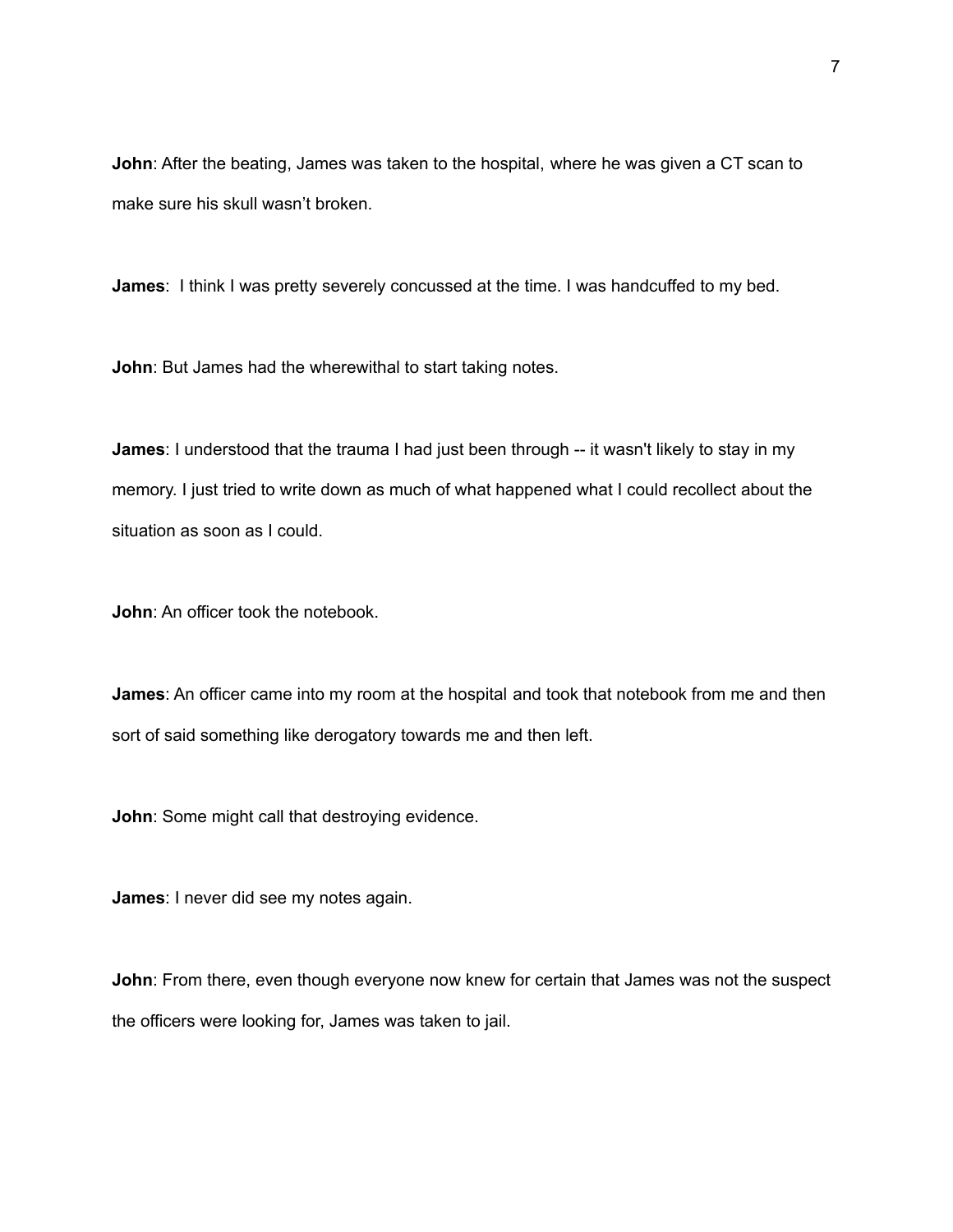**James**: I was in jail for three days and two nights. I had massive facial swelling and my eyes were all black and blue. I was arraigned while I was in jail. The judge didn't even look up at me -- didn't make eye contact, just looked at the sheet of paper, said \$50,000. And then I went back to my jail cell.

**John**: He was charged with several serious felonies, including assaulting a police officer with a dangerous weapon. To get him out of jail, his parents had to pay \$10,000 to a bondsman, which they never got back. James' criminal trial took place six months later.

**James**: It was absolutely, absolutely agonizing. The amount of stress that I was under, not knowing if I'm going to be sent to prison for something that I didn't do.

**John**: A few minutes before the trial started, the prosecution offered to drop the most serious charges if James would plead guilty to a lesser offense.

**James**: I said, no, I didn't, I didn't do anything wrong. Why would I say I did? That's that's lying.That's immoral.

**John**: The deal probably would have allowed James to avoid jail time, but he would have had a felony on his record. And it would have meant he couldn't sue the officers in civil court after the criminal case was over.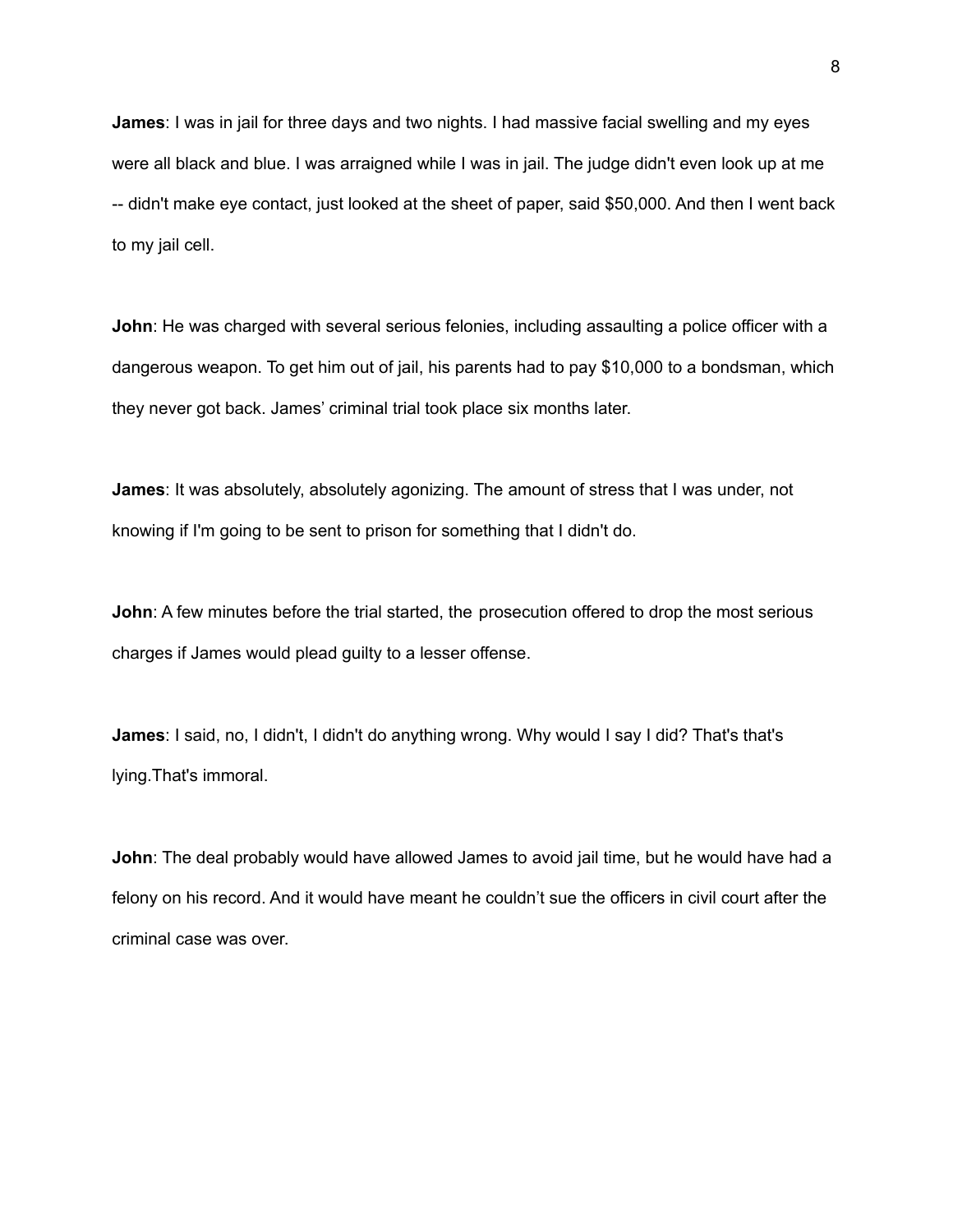**James**: The officers in the trial they looked like completely different people. They were all clean shaven and dressed up and told very lengthy stories that for the bulk of it really had nothing to do with the actual incident. But it was more to build themselves up to look like local heroes.

**John**: The officers, and particularly Detective Allen, told the jury: the task force's job is to catch violent criminals. And he said it over and over again. Violent criminals. There's no recording of the trial, but this is what Detective Allen said in just the first few minutes of his testimony.

**Det. Allen**: The Fugitive Task Force is a joint project set up by the FBI, working with local jurisdictions to help apprehend violent criminals in our area.

**John**: One sentence later...

**Det. Allen**: Our task, again, is working on strictly violent crime. So, it includes home invasions, felonious assaults, shootings, stabbings, murders. ... Our direct task, I guess, as the task force, is to try to apprehend the violent criminals that committed the crimes.

**John:** And, still responding to the same question...

**Det. Allen**: So, it's kind of a joint team that works to strictly focus on catching violent criminals that have an active felony warrant.

**John**: All of that was seriously misleading. The suspect that Detective Allen and Special Agent Brownback were looking for had not committed a violent crime. All he had allegedly done was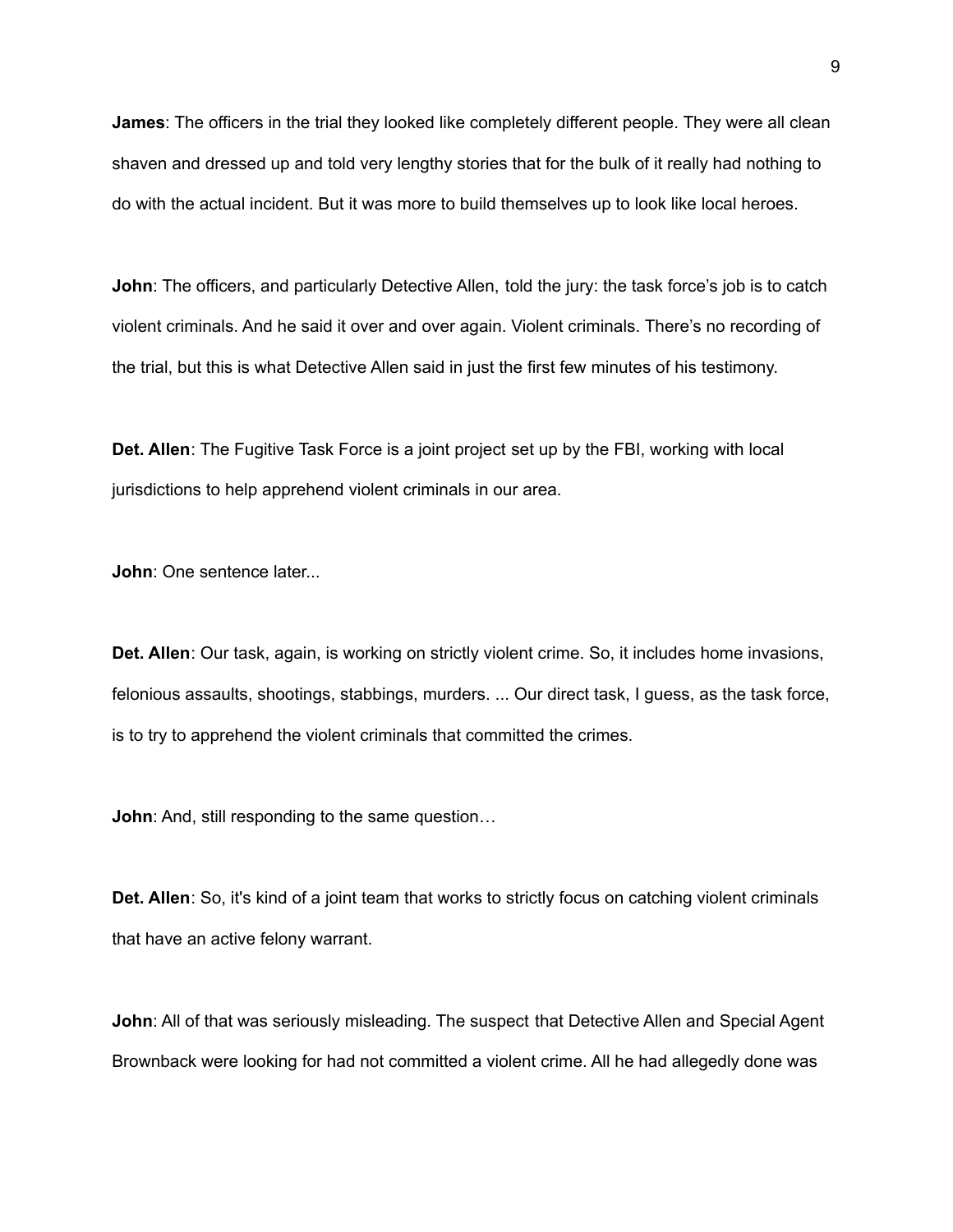break into his boss' apartment and steal some liquor and some empty soda cans, which are worth 10 cents apiece in Michigan. That is it. And by all appearances, he didn't so much evade the police as the police gave up looking for him after doing very little policework. During the trial, James was taking notes.

**James**: I recently found that notebook. as I was taking notes during that trial and multiple times throughout the notebook, there was just the word lies that is written and circled. Because as they were on the stand, they had no concept of ethical responsibility in telling the truth while they were sworn to testify.

**John: According to James, Brownback and Allen lied. And they lied a lot.** 

**James**: It wasn't just like one thing where like, Oh, that was a little fib there. You know, it was just like, get up there, lie through your teeth and lie through your teeth the whole time. And they both did that.

**John**: This is what Detective Allen testified that he said to James when the officers initially approached him:

**Det. Allen**: I'm Detective Allen with the Grand Rapids Police Department. This is Agent Brownback with the FBI. We're on a Fugitive Task Force. We're looking for a specific person who is wanted on a felony warrant for a home invasion. You look like our person. Do you have any I.D. on you where we can verify who you are?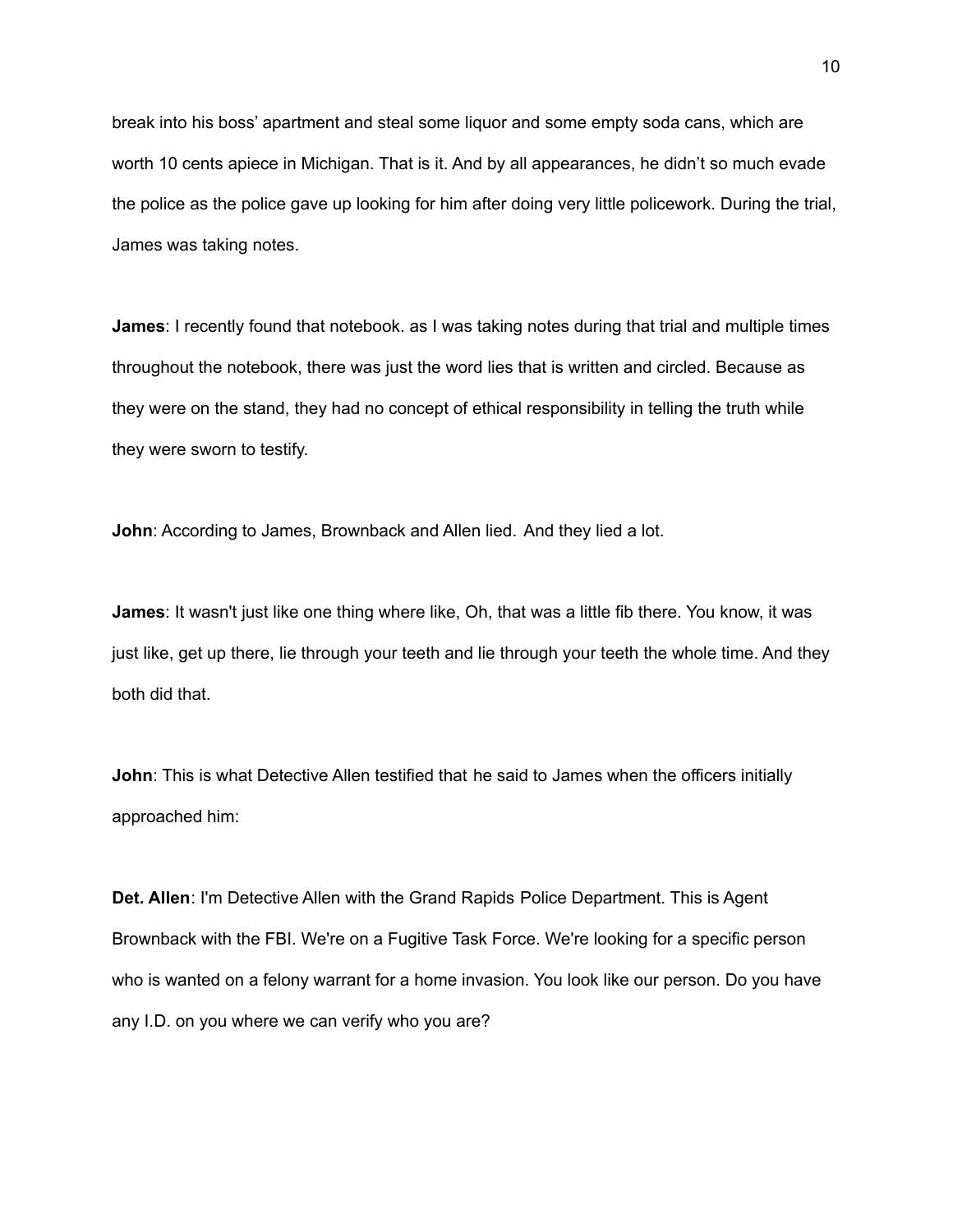**John**: James says that never happened, that they didn't identify themselves. The officers also said that James threatened them. Here's how Special Agent Brownback described it.

**Agent Brownback**: I recall Mr. King saying that we didn't want to do this, that he had like two or three friends that were in the area …. My concern was, if this is a wanted fugitive … and … if more show up … we're going to be in a fair amount of trouble.

**John**: Detective Allen said that James' threat was even more alarming because they had no backup. All of the other officers who would ordinarily be nearby were instead at the river dealing with a potential drowning. Now James says he never threatened anyone, which, there's no recording, so we can't know for sure. But what we do know is that the other officers were not at the river. Those officers testified at trial. We have their dash cam footage. What Detective Allen told the jury was not true.

**John:** It's only perjury if the witness knows what they're saying isn't true. Maybe Detective Allen for some reason really believed everyone else was down by the river. Or maybe he committed perjury. Anyway, here's what Det. Allen said about James biting him.

**Det. Allen**: He bit down aggressively on my arm.

**John**: That absolutely must have hurt.

**Det. Allen**: I thought he was eating my bicep off. ... I felt like he was literally trying to eat me.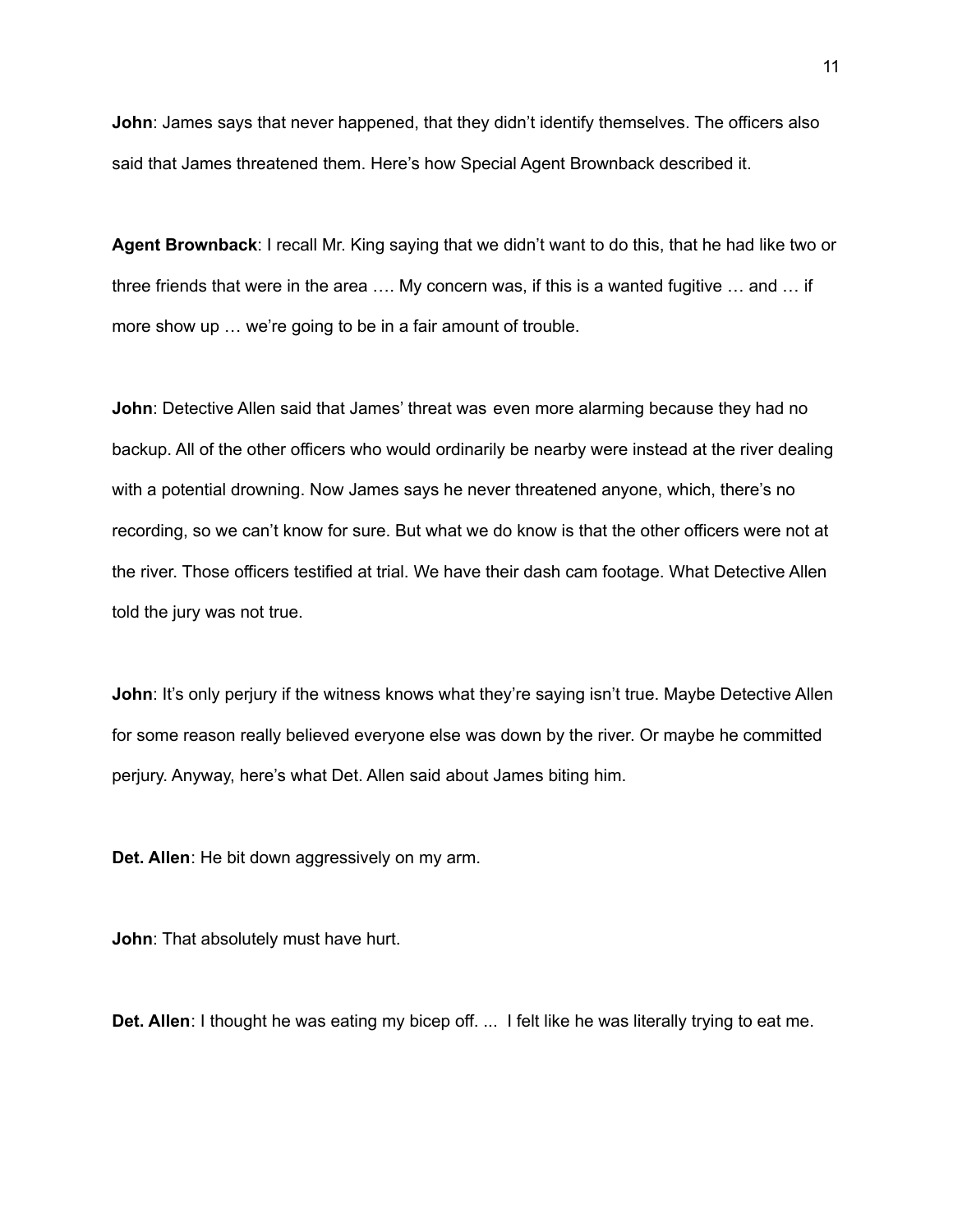**John**: That's more of a stretch.

**Det. Allen**: I started punching him as hard as I could, as fast as I could, and as many times as I could, in his face.

**John**: That I believe.

**James King**: Yep. No, that definitely was the truth there.

**John**: But then Detective Allen testified that James, who was on the ground with the officers on top of him, started hitting Detective Allen in the back of the head with a pair of handcuffs.

**Det. Allen**: And he was punching me, smashing the back of my head with the handcuffs.

**John**: The charge James got for assaulting an officer with a dangerous weapon -- it was the handcuffs. But neither Agent Brownback nor any of the bystanders who testified at trial corroborated Detective Allen's testimony about the handcuffs. So it might have been helpful if there had been video.

**TV News Reporter**: Now there were several witnesses who also told us that there was another officer who arrived on the scene later who was asking people to delete cellphone video of what happened to protect the identities of some of those undercover officers.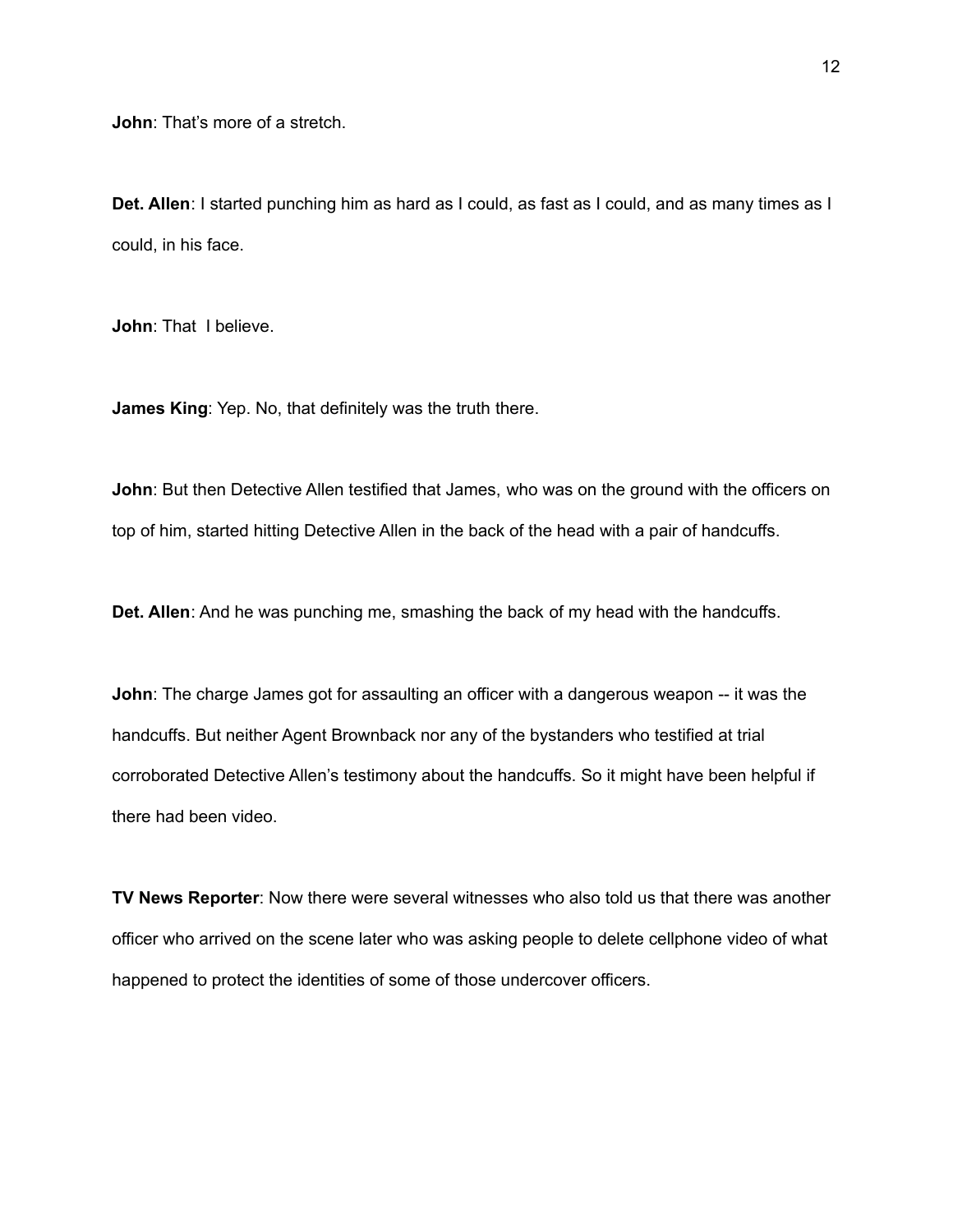**Grand Rapids Officer 2**: We have some undercover officers that do not need their picture taken, so can you delete that. It's for the officers' safety. I know it's exciting but what we used to do, we tell the story. We didn't have a picture to tell the story. Can you delete it. **Bystander 2**: Yeah.

**John**: Some might call that destruction of evidence. We talked to one of the jurors at James' criminal trial.

**Juror**: We were never convinced as a jury that James King knew that the two officers who originally approached him in plain clothes were police officers. They tried to establish that they were wearing badges, hanging on chains around their neck. But something that looks like a police badge is not necessarily convincing to me because I can order that on the internet.

**John**: Initially, the jury was very willing to entertain the officers' side of the story.

**Juror**: There was this set up for us that all of the police officers' actions were understandable - that they were expecting someone to be dangerous.

**Det. Allen**: Violent criminals … murders … strictly violent crime.

**Juror**: So I felt like it was a pretty strong setup to say, look, we were going after bad dudes.

**John**: But the jurors put themselves in James' shoes.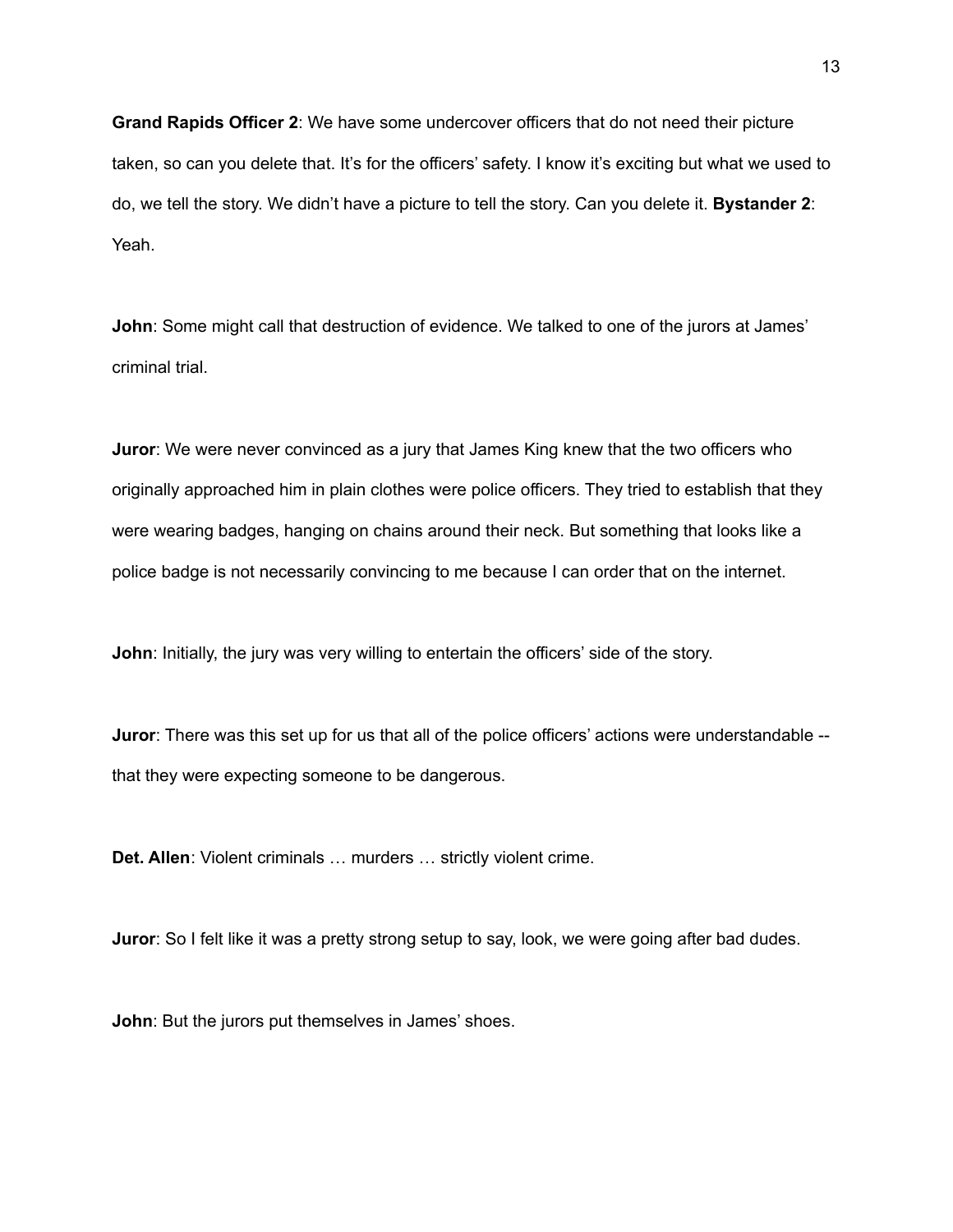**Juror**: Frankly, if I were walking down the sidewalk and two men wearing black tee shirts and jeans got out and said, who are you? I think I might run the other way. And even if they said, Hey, we're officers. I think I still might run the other way because I know stories of people impersonating police officers to commit crimes, and I would have been really uncomfortable with that situation.

**John**: James admitted that he lied about his wallet.

**Juror**: I thought to myself, yeah, if I'm in a situation where I'm not sure who I'm talking to, but I feel a little bit threatened. The first thing I'm going to do is not whip out my wallet or my purse and show it to these people.

**John**: In making their determination, the jury relied heavily on the video that does still exist.

**Juror**: Part of what convinced us as well was that we had dash cam video from when a uniformed officer in a marked police car arrived at the scene. James King immediately, his tone was polite. It was: "Officer, are these guys really police officers? I thought they were mugging me. Officer what's going on?"

**John**: I asked if she got the sense that the officers were lying on the stand, and the juror said no, but it was clear that their stories contradicted each other in important ways.

**Juror**: It was clear to me that the two officers' accounts were not consistent with each other. I don't recall the details now this many years later. I sort of recall that maybe one of them claimed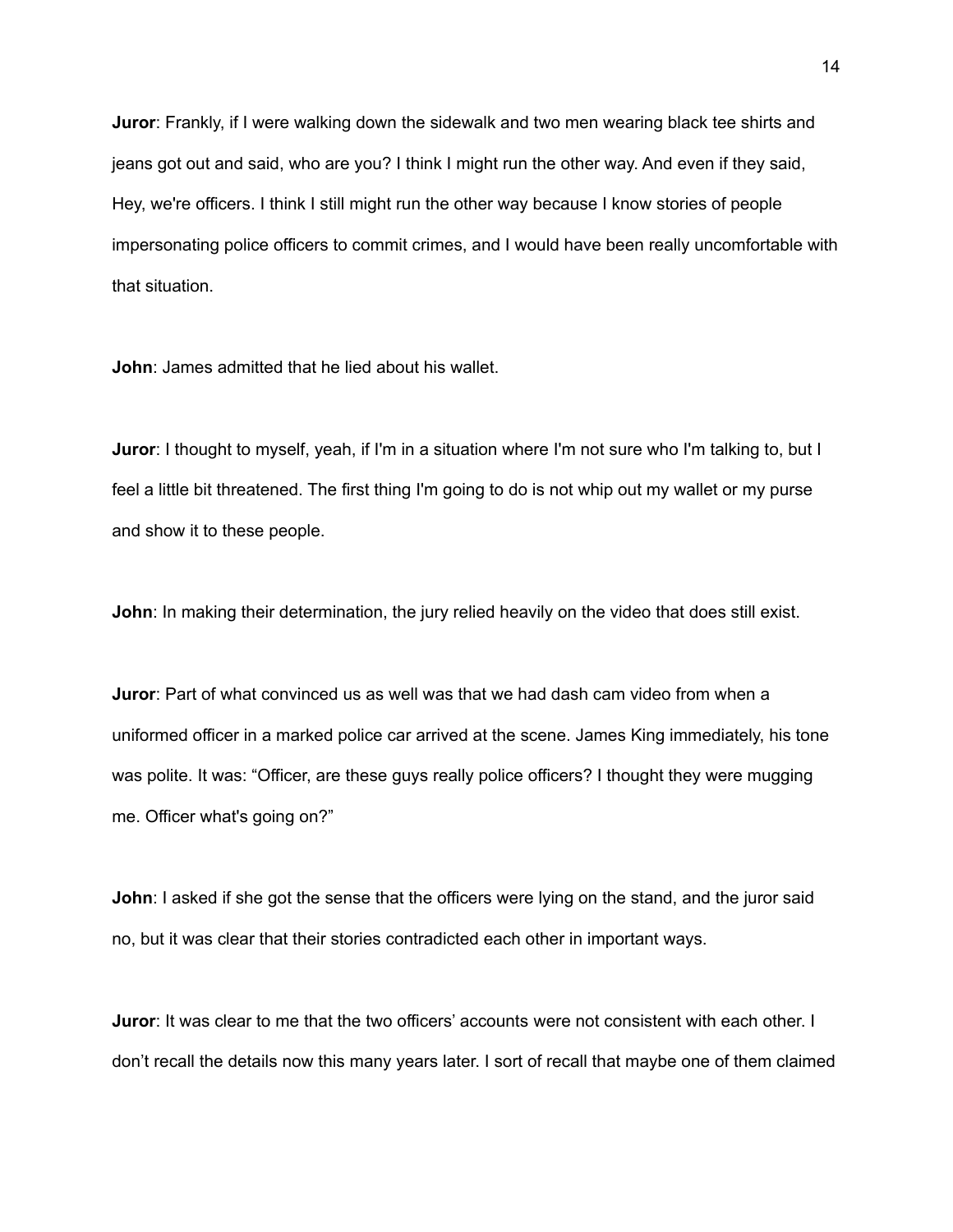that he didn't remove the wallet from the pocket. And the other one said, yes, he did remove the wallet from the pocket.

**John**: That is correct. Detective Allen said that he didn't take James' wallet out his pocket. Special Agent Brownback said that Allen did.

**Juror**: So that was certainly something to sort of sit up and take notice about because that would be a key act in the whole sequence of events in my mind, because that was be when I would start to feel like are these really police. Can officers just walk up to me on the street and pull my wallet out of my pocket? Um, I would have guessed no. Would I have reacted any differently than James King did had I been confronted with the situation as described by the city police officer? I don't think that I would have and the result was that James King got beat up for it.

**John**: The jury found James not guilty on all counts. And then they went back to the jury room where they received a surprise visitor.

**Juror**: The judge came back to talk to us, which I've heard from attorneys is normal, that the judge will sometimes interview the jury briefly or say a few words before the jury is excused or departs. But in this case that police officer came back with the judge.

**John**: Detective Allen.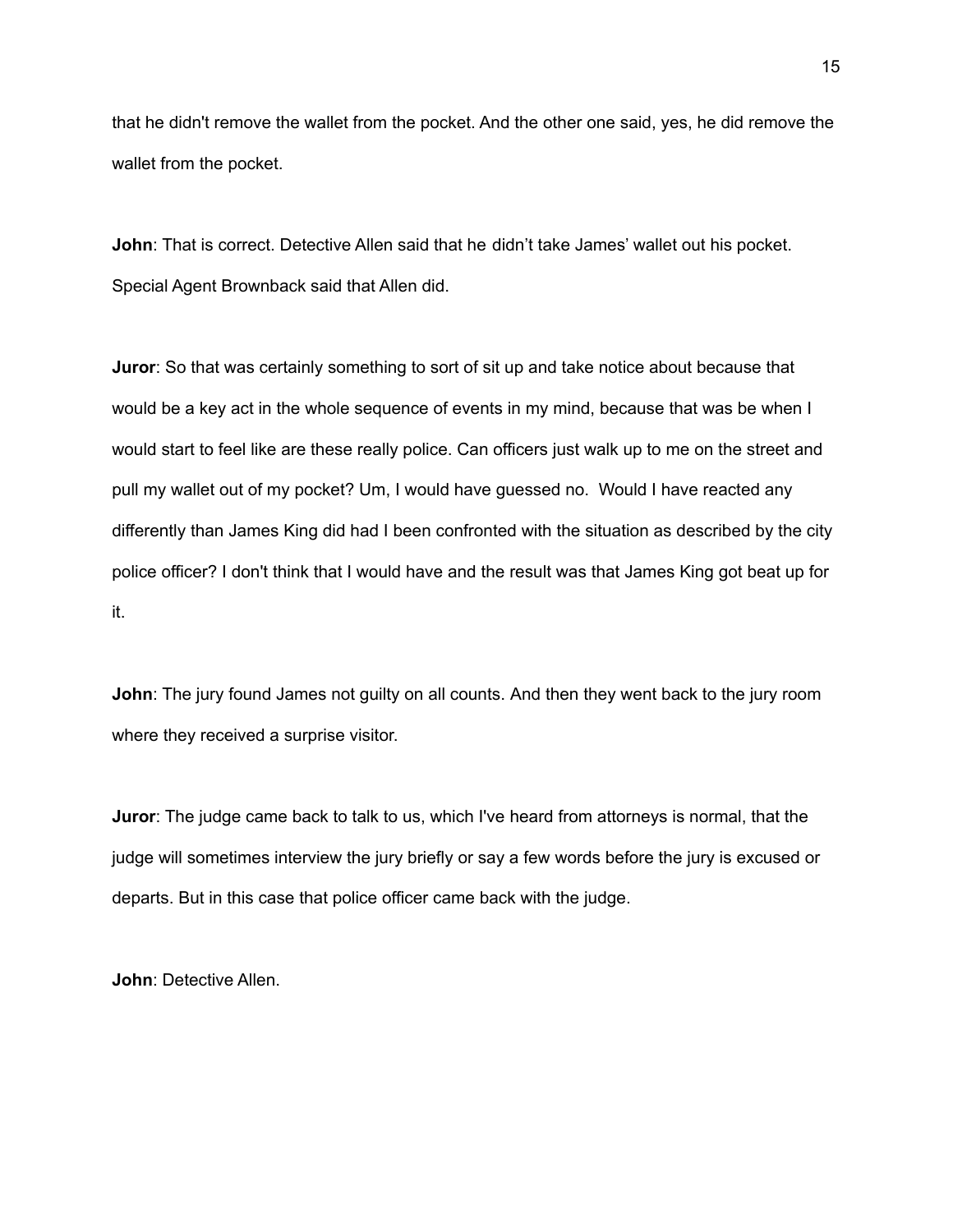**Juror**: I felt physically threatened with him in the room to be frank, because we had just given a ruling that said -- he had just stood before us over the last few days and said, "look how injured I was. I've got these bruises on my arm." And we ruled that James King was not guilty.

**John**: Detective Allen asked the jurors to explain themselves.

**Juror**: "Like I just don't understand and, you know, you have a right to say what you're going to say. It's just hard for me to understand how you could have ruled that way." And so here we are in the jury room and he's standing in the doorway of this small room. We've got nowhere to go except through him. And I felt quite threatened by the situation.

**John: After the acquittal, James filed the civil suit against the officers that the Supreme Court** heard on November 9, 2020, just before this episode was released. We're going to take a quick break, and when we come back we'll talk about the issues before the Court as well as some of the larger issues the case poses. And we'll hear from my colleague Patrick Jaicomo, who argued James' case. But first, this is Patrick rocking out on lead guitar.

=============

BREAK

================

**John**: True story, that was Patrick. And this is also Patrick.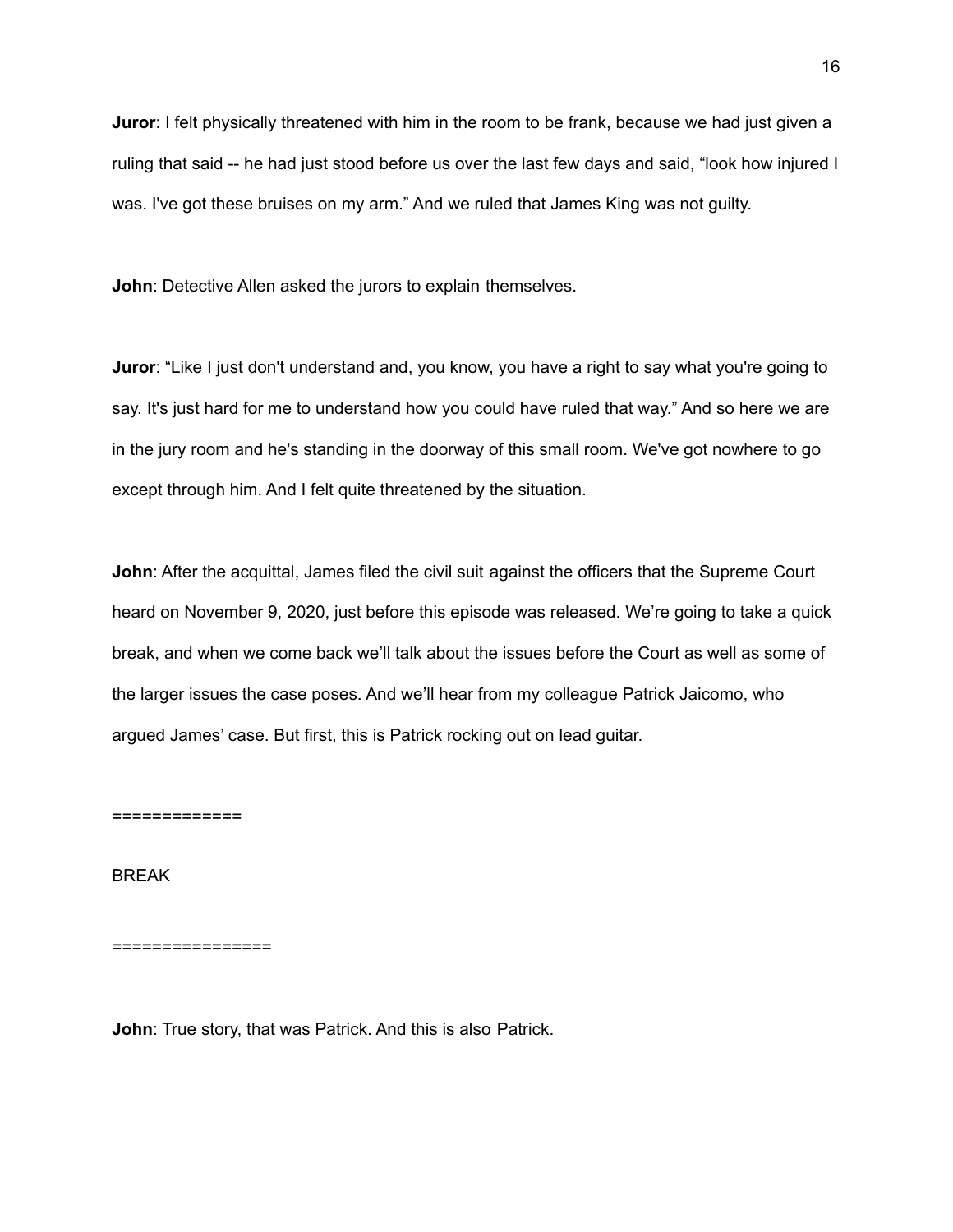**Patrick**: When we filed, we felt like we had a really strong case.

**John**: With the criminal charges resolved in his favor, James sued the officers in federal court.

**Patrick:** The officers' testimony from the criminal trial showed that they really don't have people's rights in mind when they are interacting with the public. And even though the officers were less than candid during their testimony, they still made some pretty remarkable admissions at the criminal trial.

**John**: For instance, here is an exchange between Special Agent Brownback and James' criminal defense lawyer during cross examination.

**Defense Attorney:** You're not required to have carry an I.D. in Michigan, are you?

**Agent Brownback**: I'm not familiar with the Michigan, State of Michigan's laws as far as carrying I.D.s or not.

- **Defense Attorney**: You are on the streets detaining people, asking for I.D., and you don't know what the laws of the State of Michigan are? Is that what you're telling us?
- **Agent Brownback**: I'm stating that I'm not familiar with if there is a law or if there is not a law, as far as whether or not you're supposed to carry an I.D. with you.
- **Defense Attorney**: And I'm asking you, then, you don't think that's required for you to be able to perform your duty as an agent working on the streets of Michigan?
- **Agent Brownback**: I need to have a fair understanding of the laws of the State of Michigan, but I don't feel that I need to know, verbatim, every law on the books within the State of Michigan to execute my duties as a federal agent.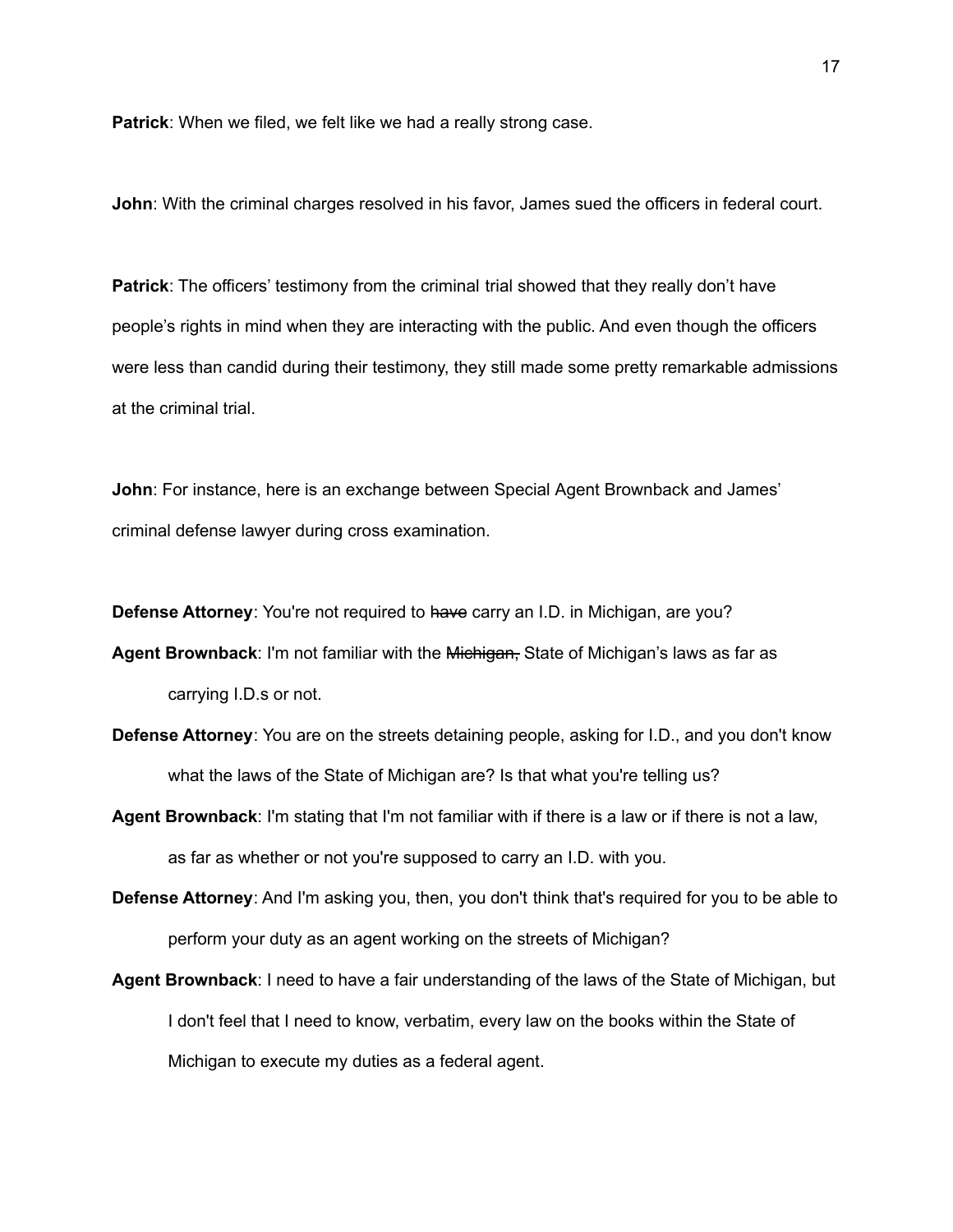- **Defense Attorney**: Understood. But I'm not asking you about every law on the books in the State of Michigan, I'm asking you specifically about whether or not you're required to carry an I.D. in the State of Michigan.
- **Agent Brownback**: I don't know if that's a law, and I don't think that I should have to know if that's a law or not, to be able to do my duties when I'm on the street.

**John**: In Michigan, people do have a right to resist an unlawful arrest, so if you're job is arresting people, yeah maybe you should know what's lawful and unlawful. Also at trial, Special Agent Brownback testified that James didn't really look like the photo the officers had of the suspect.

**Patrick**: The photo they had of the suspect was seven years old. So it was a photo of the suspect as a teenager who obviously would have looked a little bit different by his mid 20s. But even still, it was clear that James is not the guy in the photo. It's not even close. And when he said his name was James, not Aaron, the name of the suspect. That should have been a pretty good clue that maybe digging into his pockets and shoving him up against a car wasn't a good idea.

**John**: And certainly the force they used after that wasn't justified.

**Patrick**: Frankly, even if James had been the suspect, the amount of force they used was not justified for someone who was accused of stealing empty pop cans.

**John**: And it wasn't only Brownback and Allen who messed up.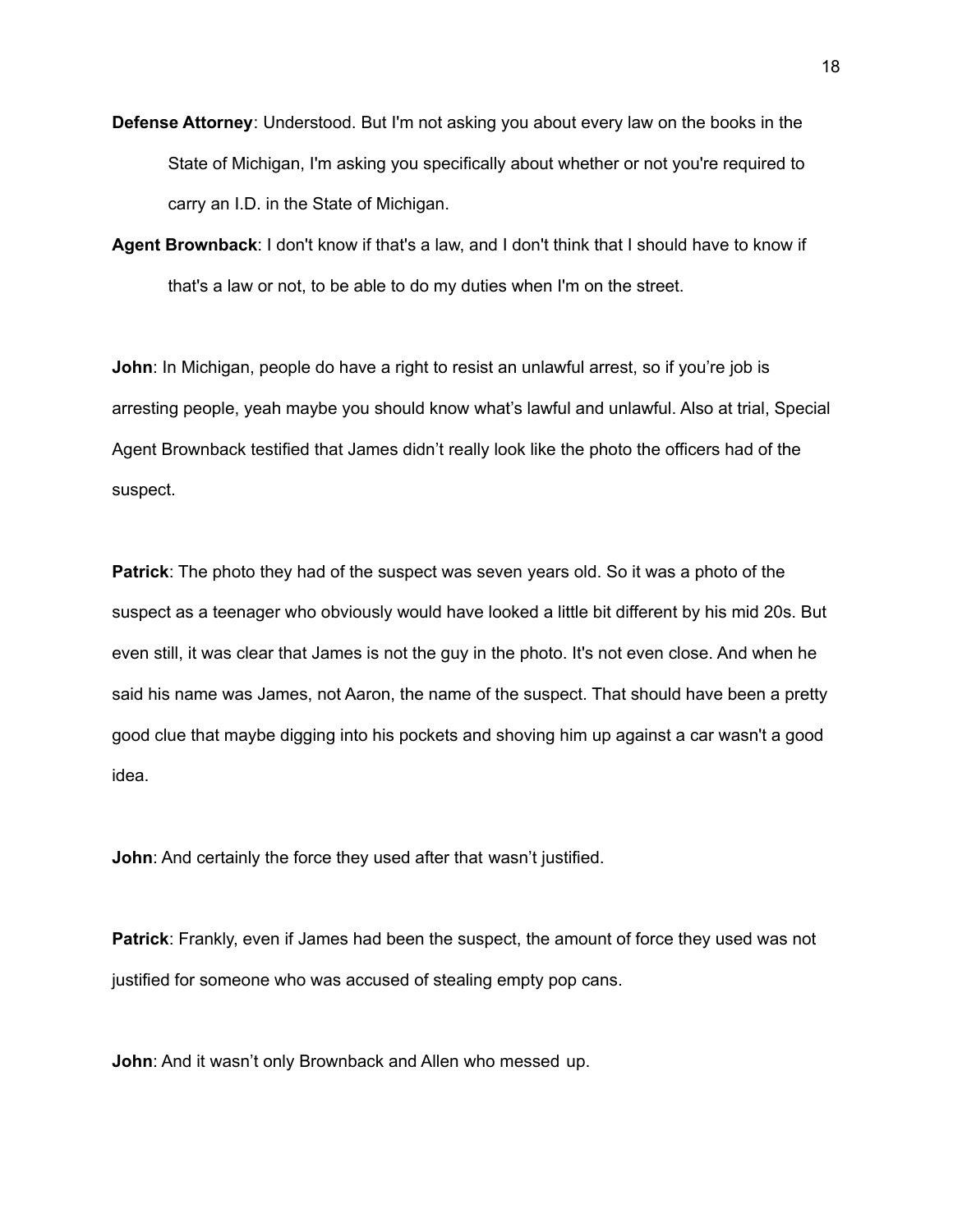**Patrick**: These task forces are meant to work on crimes that have some sort of interstate hook. That's how the FBI has jurisdiction -- either because there's a federal crime or because there's evidence of a suspect fleeing interstate to avoid prosecution.

**John**: And here, there's no evidence of that at all.

**Patrick**: The suspect was wanted on a Michigan warrant for violating a Michigan law for a crime that occurred in Grand Rapids, Michigan. So the fact that the officers were looking for him in Grand Rapids, which is 100 miles from the nearest state border indicates that they really weren't concerned that he was fleeing interstate.

**John**: As far as we can tell, the task force did not have jurisdiction over this case and both the feds and the local police violated their own rules assigning the case to Brownback and Allen.

**Patrick**: There are several steps that are supposed to happen before the task force takes a case. First, the Grand Rapids police chief was supposed to formally request it. And second, federal prosecutors were supposed to file an application with their superiors and verify that there's actual federal jurisdiction, and that the local police made a sincere thorough effort to catch the suspect, but were unable to do so.

**John**: If that application was ever filed, we still don't know about it. So far there has only been limited discovery in the case. The government has turned over a few documents, but not nearly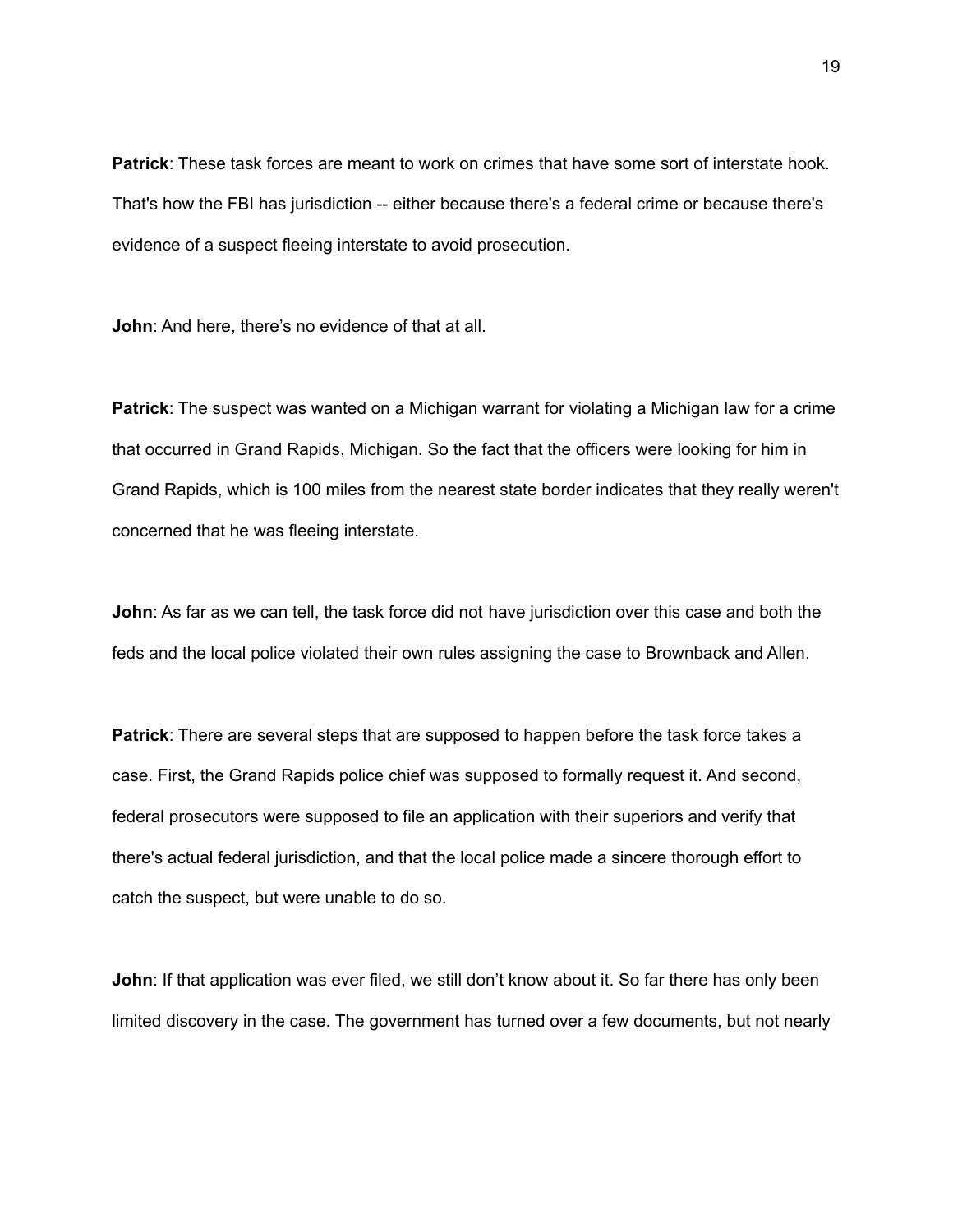all of the relevant ones. Also in discovery you usually get to ask the other side questions and have them answered. That hasn't happened.

**Patrick**: My guess is that the Grand Rapids police just decided tracking someone down who was wanting for stealing liquor and pop cans really wasn't worth their time. So they kicked the case to the taskforce. Maybe we'll find out more if we get to discovery, but it seems like neither the police nor the US Attorney's Office should have allowed this case to go to the task force.

**John**: And speaking of the U.S. Attorney's Office.

**Patrick**: The government's briefing at the trial court, and the appeals court was very loose with the facts of the case.

**John**: For example, James testified that he blacked out during the beating. The U.S. Attorney's Office, in its briefing, said that James told a doctor at the hospital that, in fact, he had never been unconscious.

**Patrick**: But it's clear from context that the doctor was asking him if he lost consciousness from being punched, which is probably relevant to how severe his concussion was.

**John**: James told the doctor "no," he hadn't lost consciousness from being punched.

**Patrick**: Which is what he always has said. He blacked out from being choked. And he wasn't being asked about being choked.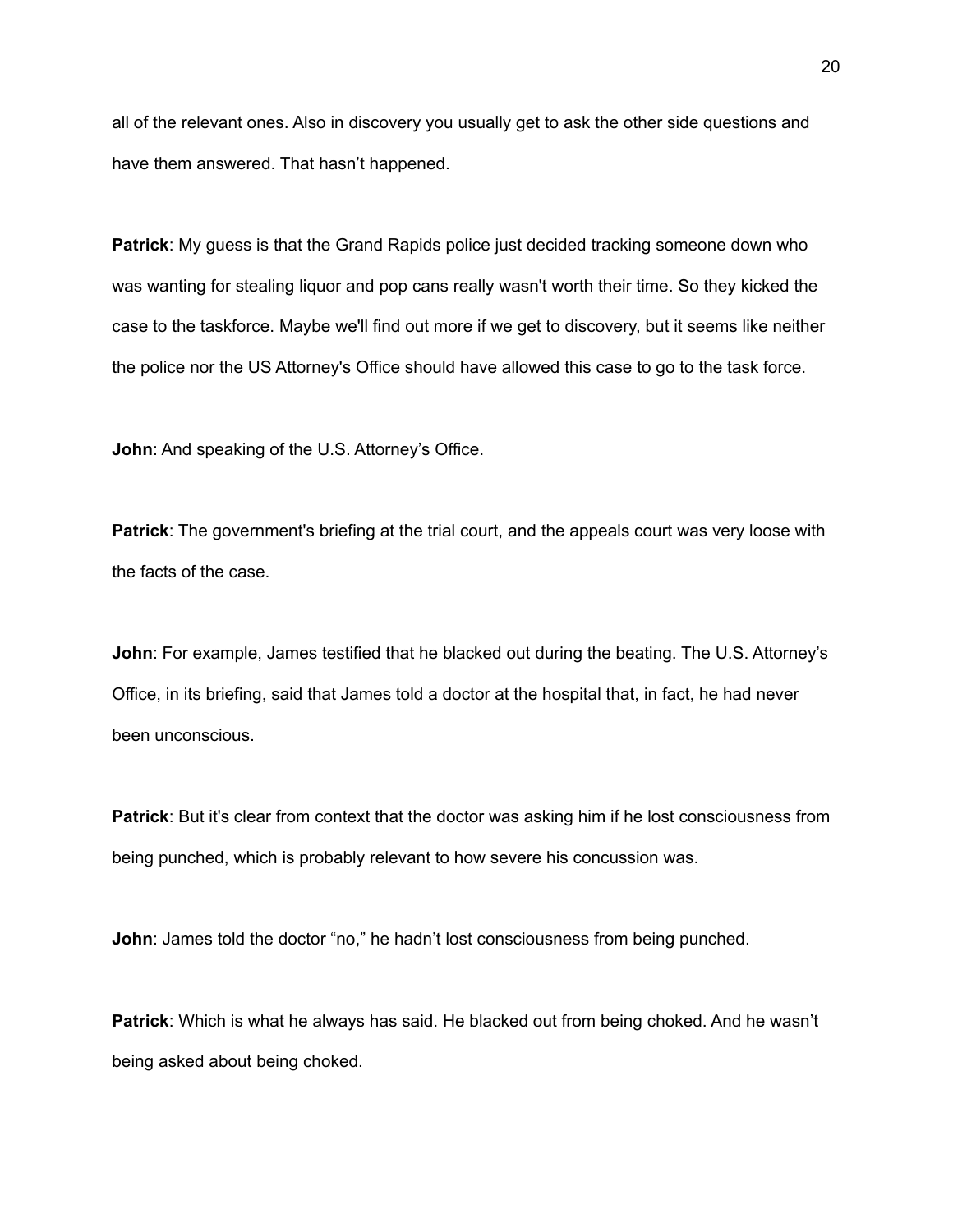**John**: The US Attorney's Office also said that James testified at trial that he had tried to punch Agent Brownback.

**Patrick**: But when you read the transcript, that's not what James said at all. What James said was that as he was trying to run away maybe his arm could have been perceived as swinging near one of them, but he wasn't trying to hit anyone. He was just trying to turn and flee. The government's briefing is full of these mischaracterizations. And these are things that should be sorted out during trial and decided by a jury, which is why it's so important that James gets his trial.

**John**: But getting to a trial has been a five-year odyssey, and there's no guarantee it will ever happen.

**Patrick**: At the first step of this case, the district court dismissed all of our claims. The district court's opinion didn't even mention the chokehold, which is really strange, because that's one of the central issues in this case.

**John**: James filed a bunch of claims, but they boil down to two kinds. One set was under a federal statute called the Federal Tort Claims Act, which allows suits against the federal government for the negligent acts of its employees.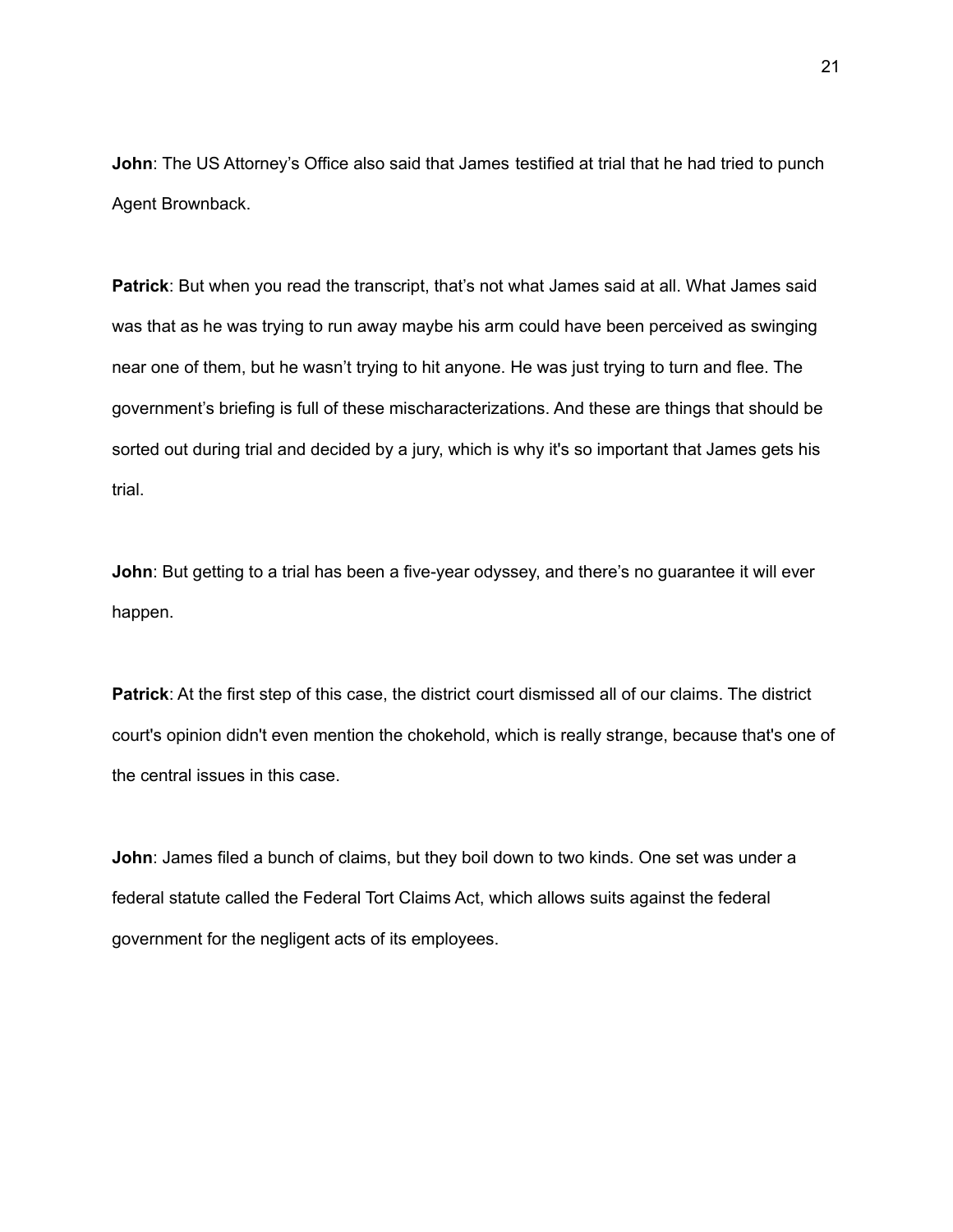**Patrick**: The idea there is that if a federal employee hurt someone, that person should have a remedy against the United States. But here, the district court dismissed James's claims because, at the government's request, it found that it lacked jurisdiction.

**John**: Meaning that the judge lacked authority under the statute to do anything. It is a procedural ruling, not a judgment on the merits.

**Patrick**: We thought that ruling was wrong. But we decided not to appeal it because it made the case much more complicated.

**John**: Which was James' prerogative.

**Patrick**: That's how lawsuits work. You typically have a number of claims that get narrowed down. But even when claims fail, that doesn't doom the other claims in the same lawsuit.

**John**: That's foreshadowing. Anyway, the other kinds of claims James brought were against not the government but against the officers directly for violating the Constitution.

**Patrick**: The district court dismissed those claims based on qualified immunity.

**John**: We are going to talk about qualified immunity on later episodes. But for now, it's exactly what it sounds like. Officers are generally immune from suit, with some qualifications.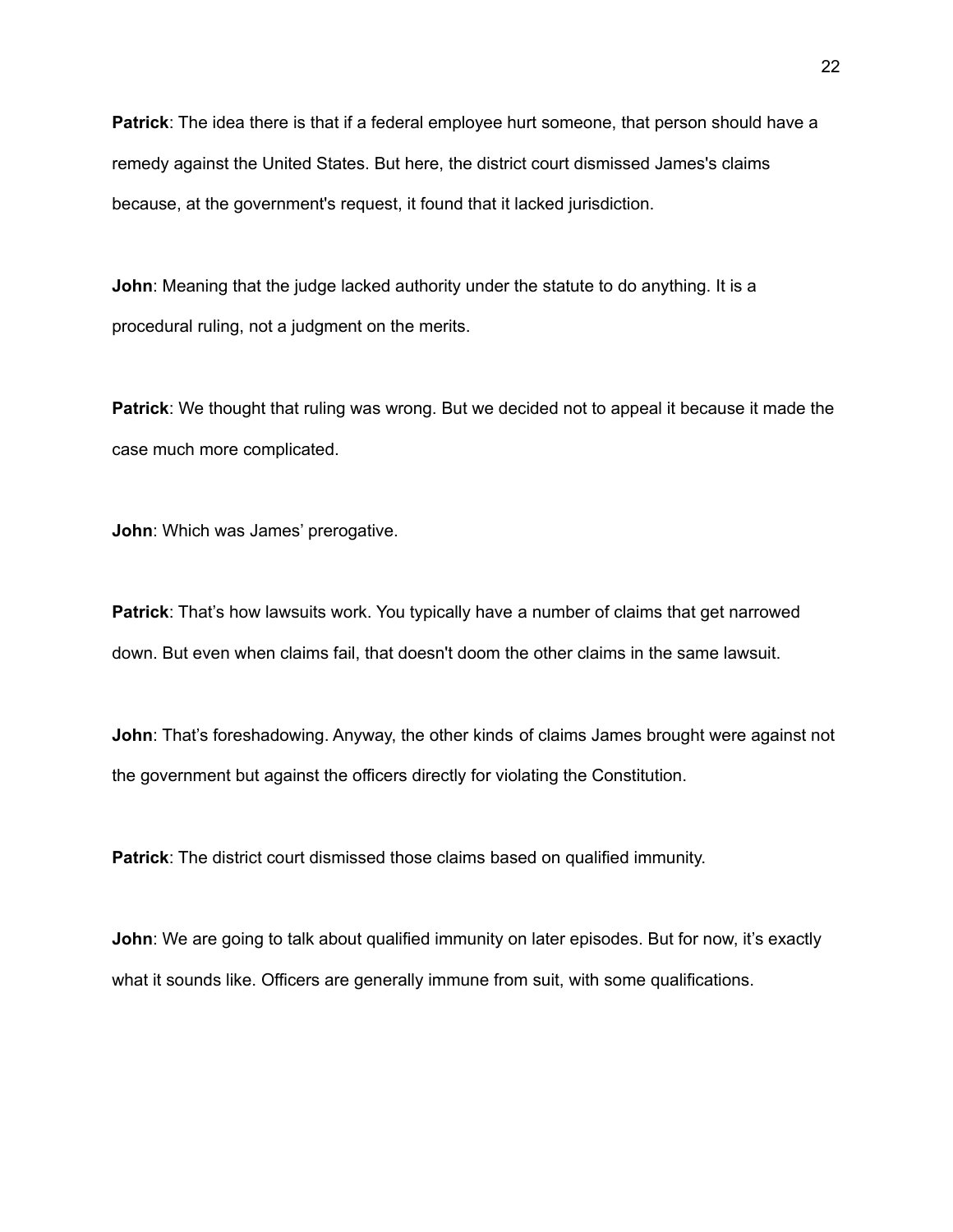**Patrick**: We thought that part of the district court's ruling was the most objectionable because it is clearly established that police can't just go around choking people unconscious or beating them up for no good reason.

**John**: And, in 2019, the U.S. Court of Appeals for the Sixth Circuit agreed and sent the case back to the district court. But just when James thought he could go to trial on his constitutional claims, the government asked the Supreme Court to take the case.

**Patrick**: What the Solicitor General's office says is that because we lost our claims against the government, the FTCA claims, that stops us from continuing our constitutional claims against the officers in the same lawsuit.

**John:** And the Supreme Court agreed to take the case. Essentially, what the Solicitor General is asking the Supreme Court to do is to create a new immunity doctrine.

**Patrick:** There is something in the FTCA called the judgment bar. It says that if you get a judgment on the merits in a FTCA lawsuit, you can't file another lawsuit.

**John**: You get a merits judgment under the FTCA and then you are barred from bringing additional litigation. But James didn't get a judgment on the merits and he never filed another lawsuit.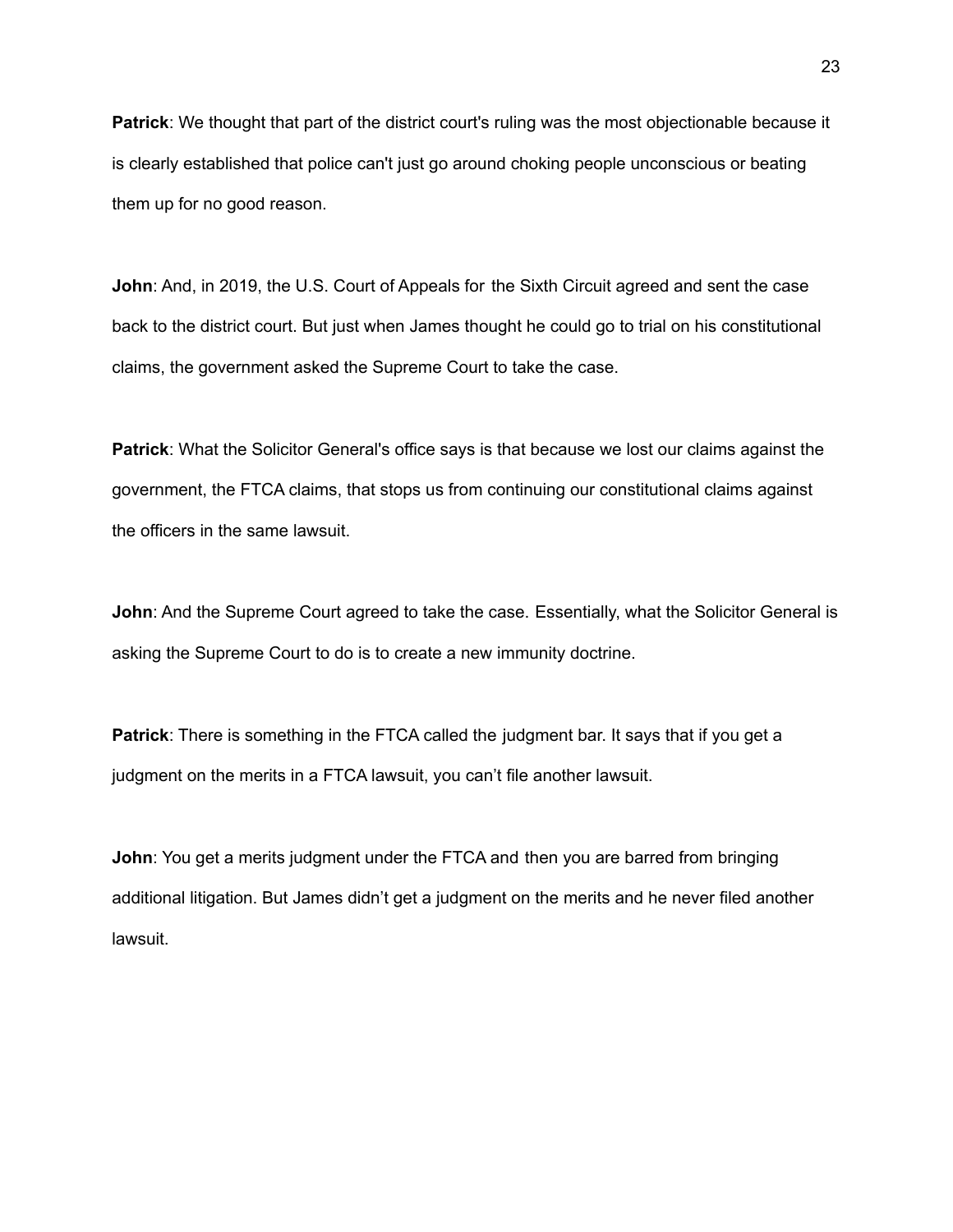**Patrick**: What Congress was worried about when it created the judgment bar was multiple lawsuits. That's not what happened in this case. James has only ever filed one lawsuit. He's not asking for a second bite at the apple, he's still trying to get his first one.

**John**: Here's Patrick arguing over the phone to the Supreme Court a few weeks ago.

**Patrick**: The judgment bar does not apply to claims brought together in a single action. In the history of American law, res judicata has never been applied to claims brought together in a single action. Section 2676' requirement of the judgment in an action, not a judgment on a claim demonstrates that Congress did not intend the judgment bar to depart from that common law history.

**John**: If any of the justices were really outraged by what happened to James, they kept that under wraps and focused on the technical issues before the Court.

**Chief Justice Roberts**: Mr. Huston, I want to ask you about your last point. As you read the statute, the disposition of an FTCA claim bars Bivens claims against the employee. But of course, the statute speaks of actions not claims.

**Patrick**: Based on the Justices' questions, I'm cautiously optimistic the Supreme Court will allow this case to proceed.

**John**: If James prevails at the Supreme Court, he will finally -- five -- or more likely six -- years after filing suit -- get to go to trial. Our justice system wasn't always like this.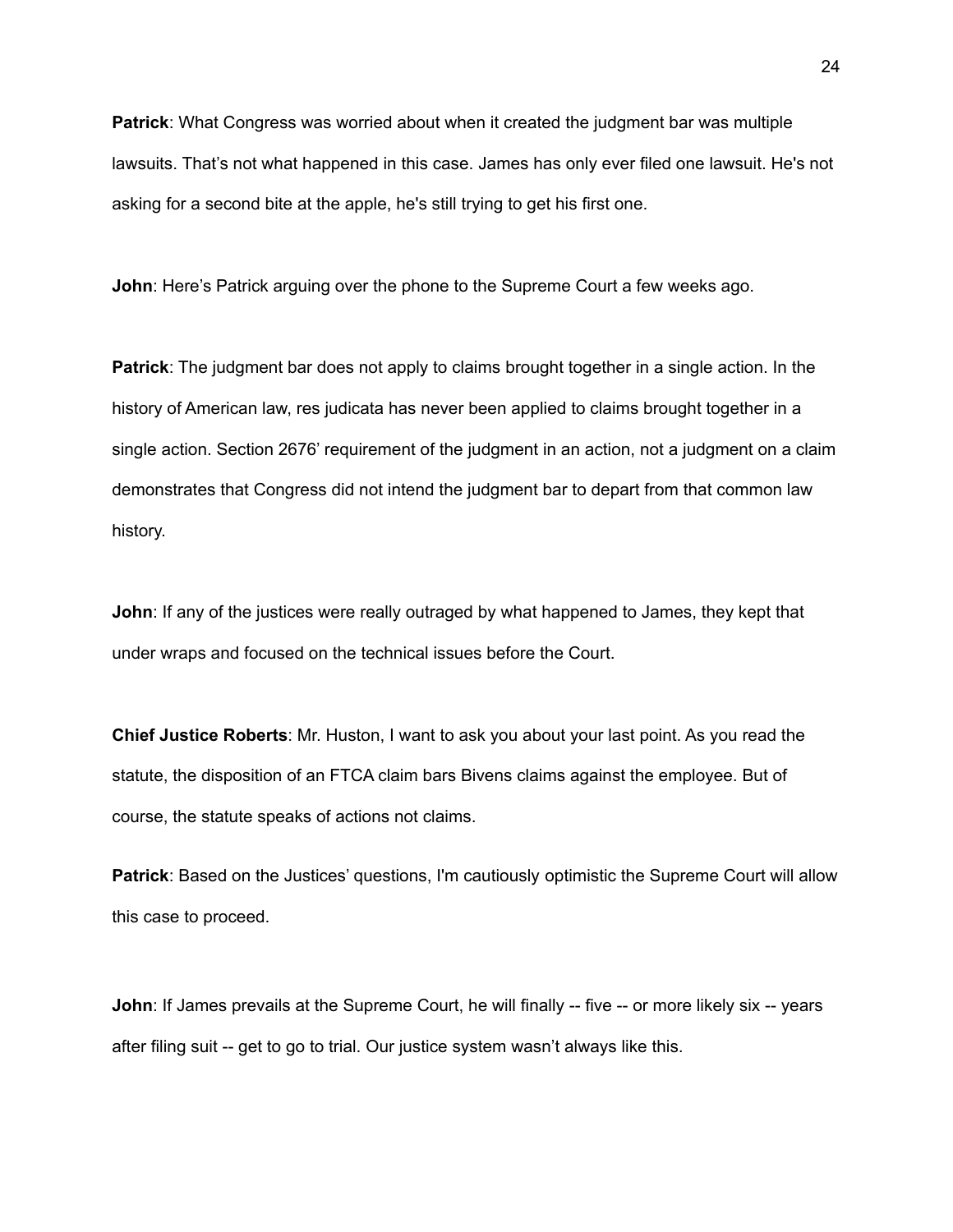**Chief Justice John Marshall**: The very essence of civil liberty certainly consists in the right of every individual to claim the protection of the laws whenever he receives an injury. One of the first duties of the government is to afford that protection.

**Professor James Pfander**: This idea is deeply rooted in English common law, and the idea is that the courts have a special responsibility to make sure that remedies are available for every violation of a legal right.

**John**: That's James Pfander, a law professor at Northwestern University.

**Prof. Pfander:** It's an idea that was picked up by the United States, both in the colonial period and in the early Republic. And you see it reflected in a variety of sources in the early years of the Republic, including, of course, the famous opinion by Chief Justice John Marshall in Marbury v. Madison.

**John Marshall**: The government of the United States has been emphatically termed a government of laws, and not of men. It will certainly cease to deserve this high appellation if the laws furnish no remedy for the violation of a vested legal right.

**John**: At the Founding, it would not have taken a trip to the Supreme Court to decide whether the courts can even hear James' case. For example: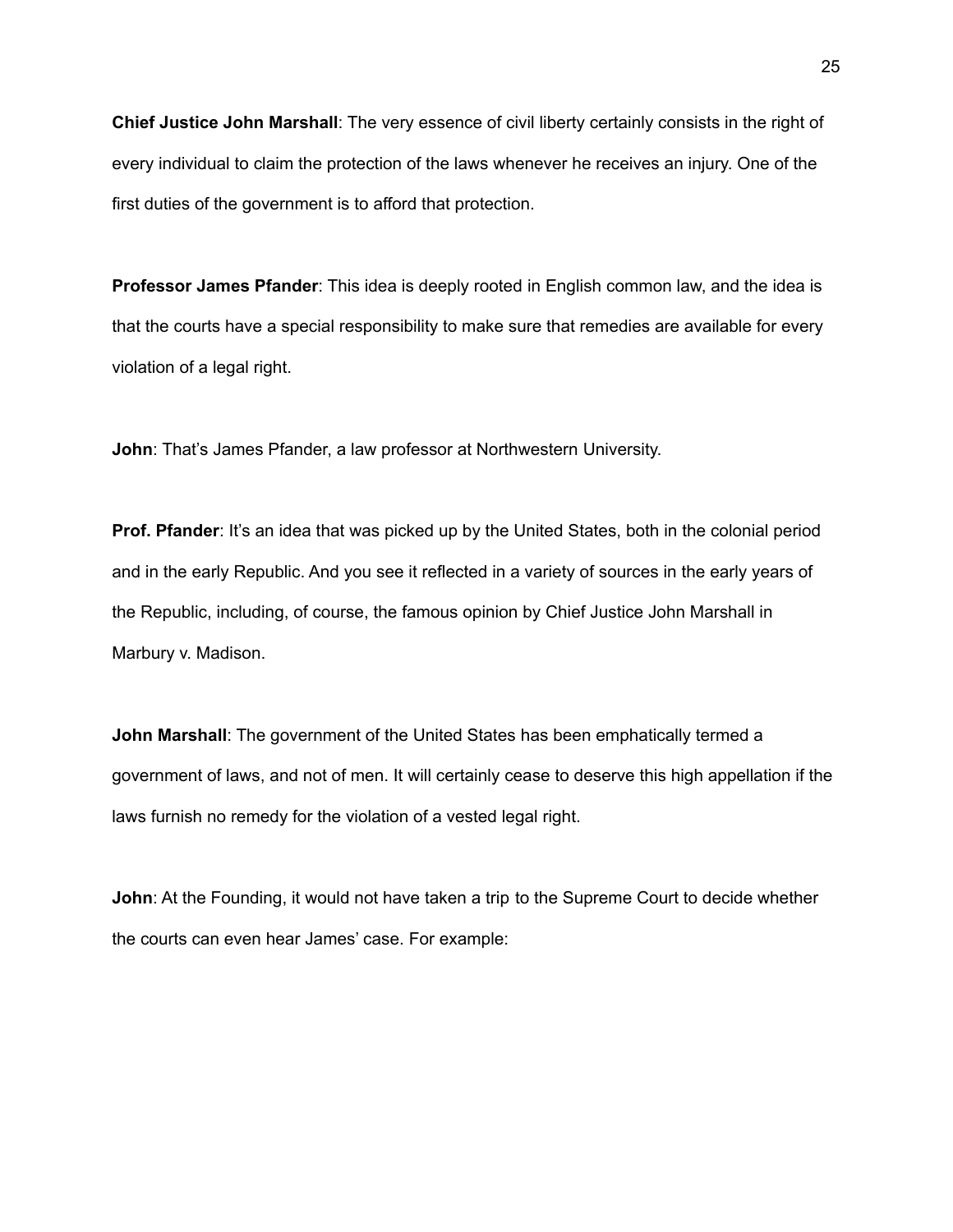**Prof. Pfander**: There's an interesting collection of cases from the War of 1812, most of them unfolding in the state of New York where individual citizens were perhaps lending aid and comfort to the British enemy across the border in Canada.

**John**: American military officers arrested some of those citizens.

**Prof. Pfander**: And that was a violation of their constitutional rights.

**John**: Treason was obviously a criminal offense, and the government could arrest and punish people for it.

**Prof. Pfander**: But the punishment is supposed to occur in the civilian courts, not in military tribunals. And so the military officials who clapped those citizens into irons and held them in military prisons were subject to judicial oversight and control for having exceeded the scope of their authority.

**John**: And so even for cases where national security and military necessity was in play, judges would hear those claims.

**Jim**: They did understand that they had an absolute duty to adjudicate the claim of right and to determine whether the executive branch had gone too far. And in the course of adjudication the responsibility of the judicial branch was not to comment on whether the officers were acting in good faith or not. The responsibility of courts was just to pass on the question of legalities, straight up legality.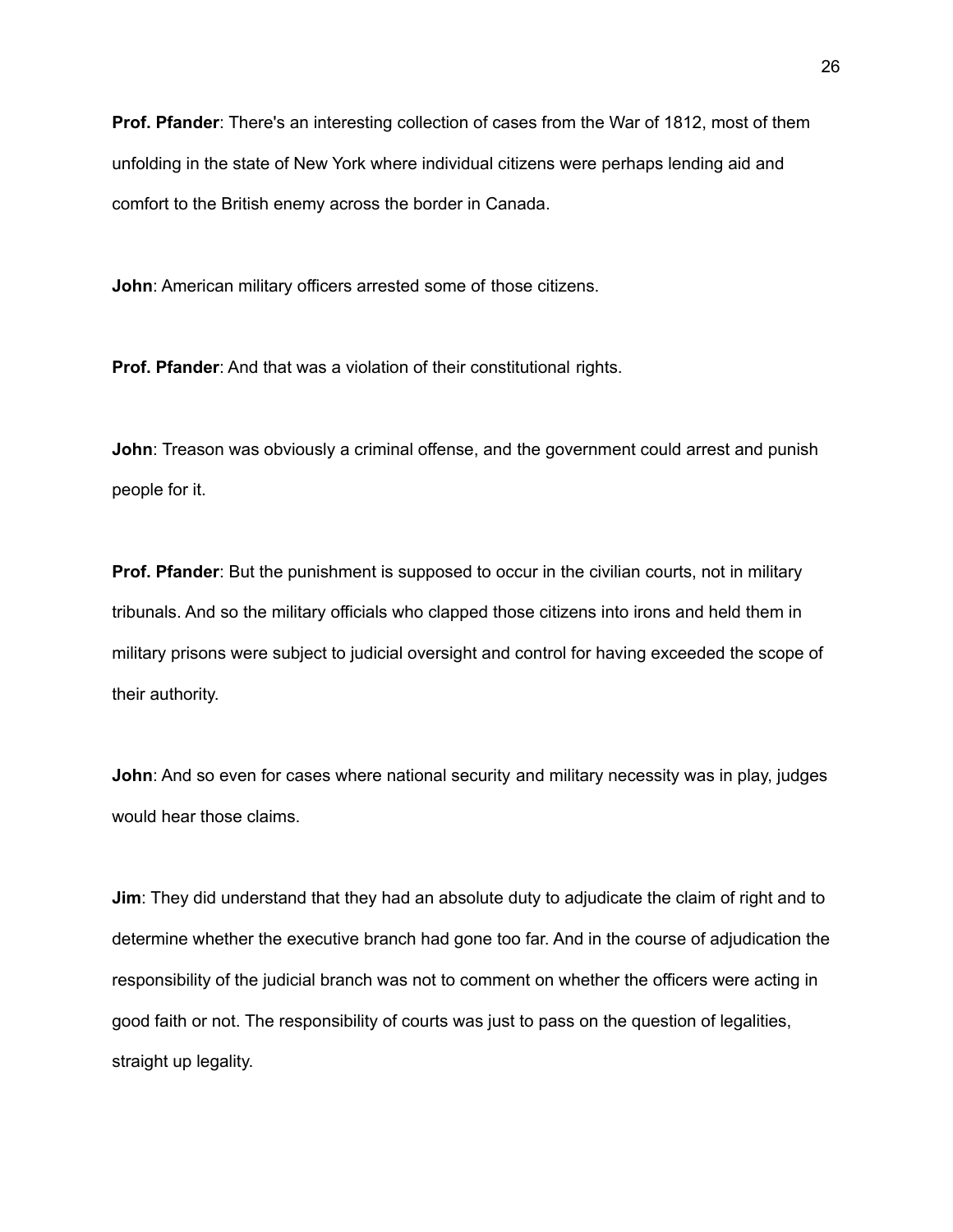**John**: And when officials did act illegally, the courts had a duty to say so and to provide a remedy even if the officers made a mistake in good faith.

**Prof. Pfander** So you get a lot of cases from the antebellum period that are characterized by this interesting juxtaposition. The court will at the same time and in the same opinion say "Well, I think what the officers did was brilliant. It was a gallant exercise of military force -- for example, during the Mexican-American war -- but nonetheless, they went too far and they invaded the rights of property. So we have to adjudicate that to have been a violation of the law, and we have to order compensation even if we think that the military enterprise was well justified and for the most part well administered."

**John**: Today, that juxtaposition has been turned on its head. What courts say in case after case alleging constitutional violations, is that "what officers or officials allegedly did here is deeply troubling, but we can't do anything about it." And a key reason that has happened, is that, courts have gotten into the business of protecting officers from liability.

**Prof. Pfander**: And that represents a fundamental change in the conception of the judicial role. Back in the 19th century the courts didn't think that they had much to say about whether the officers should be indemnified or protected from liability. That was the responsibility of Congress.

**John**: Both at the Founding and now, judges recognized that there would be situations where officers legitimately trying to do the right thing would make mistakes.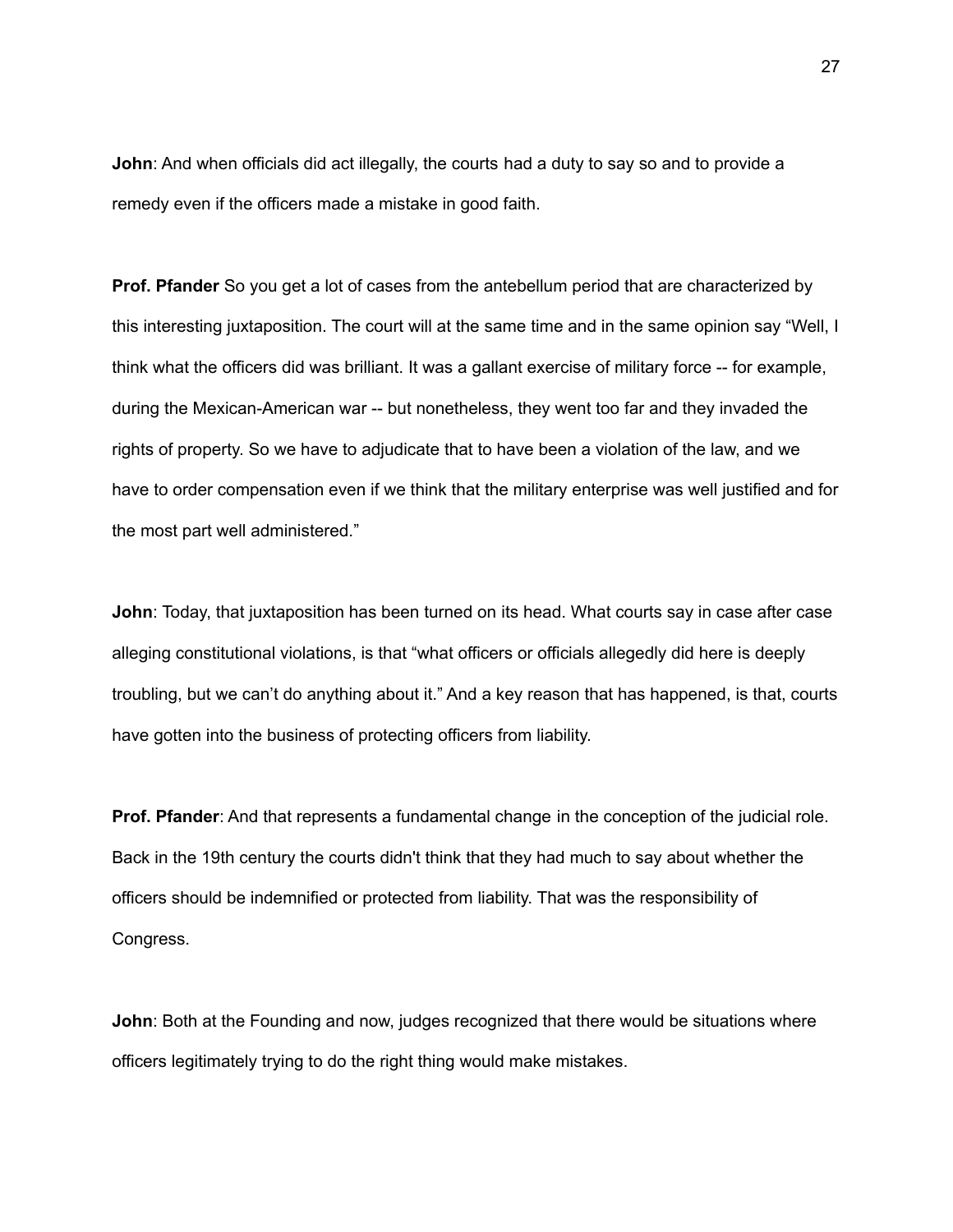**Prof. Pfander**: We want our executive branch officials to be free to act. But we want them to stay within the bounds of the law. We understand that they might step over those bounds on occasion, but we don't necessarily deprive them of the authority to act during the moment.

**John**: But at the Founding, the system was the courts decided the legalities. And it was the responsibility of the legislative branches to decide whether or not they would pay judgments against executive branch officials who exceeded their authority, and Congress frequently did.

**Prof. Pfander:** I did a study of indemnification practices in the early years of the Republic. And we concluded in the study that about two thirds of the awards of damages against federal officials were indemnified by act of Congress. So the courts took the position that Congress was really duty bound to indemnify in appropriate cases, and that took the sting out of the imposition of personal liability.

**John**: Today, indemnification works differently. It doesn't take a special act of Congress in each specific case. But even still, courts are extremely reluctant to impose liability. Judges no longer feel bound -- you might even say bound by oath -- to make definitive judgments on whether the law was violated.

**Jim**: That's a striking feature of the modern decisions. The courts don't feel that they can say. "Yes, that was torture" ....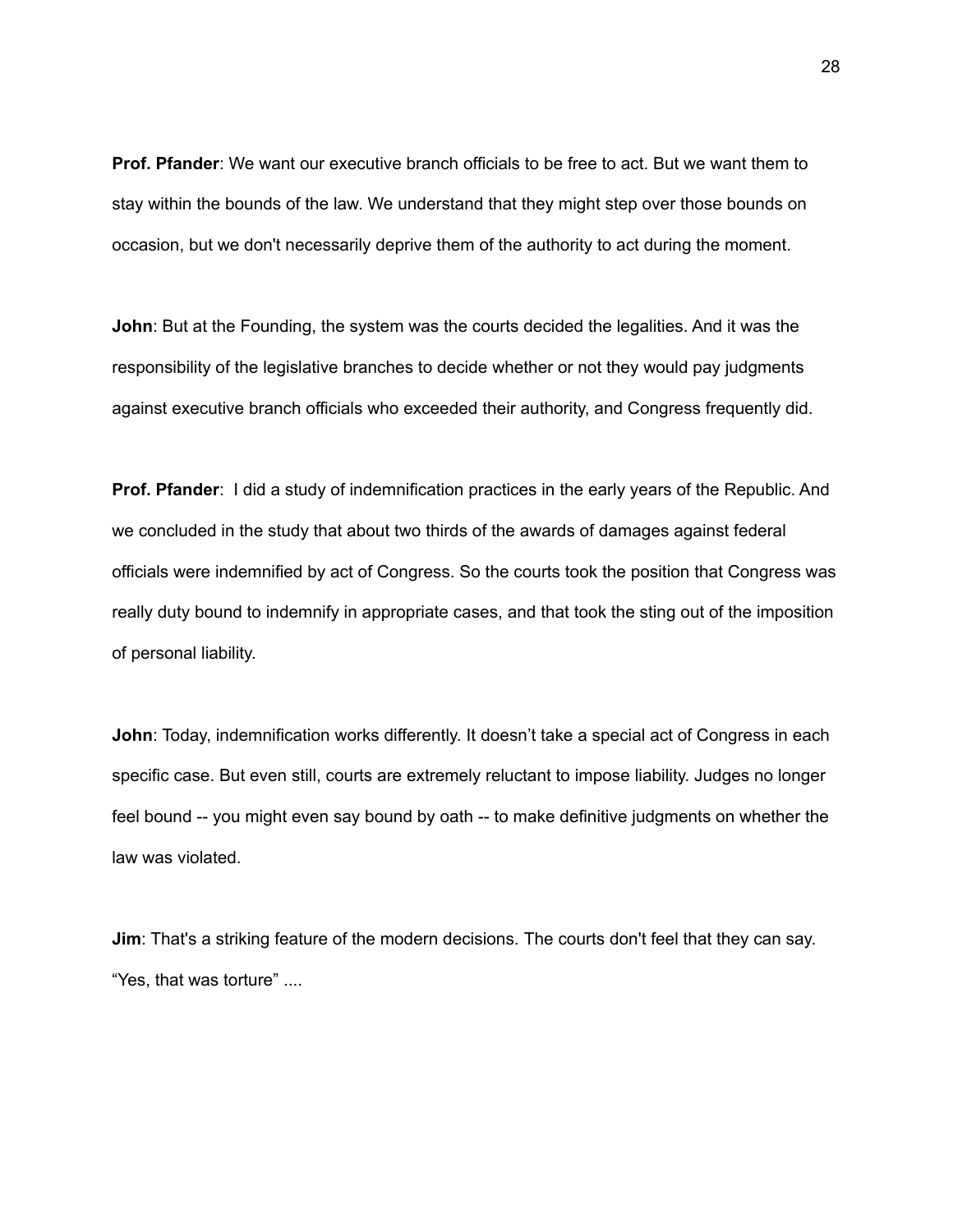**John**: … Or an unreasonable seizure. Or excessive force. Or false arrest. Or malicious prosecution...

**Prof. Pfander:** ... and that is unconstitutional, and therefore an award of damages is appropriate for the victims of that governmental conduct. They turn themselves inside out trying to avoid having to adjudicate that legal question. And that is, I think, the fundamental change in the model of adjudication today when compared to the 19th century.

**John**: Season 2 of Bound By Oath is about judges' abandonment of their role protecting individual rights and liberties. How did we get to a place where law enforcement officers aren't expected to know the law that governs their own conduct.

**Agent Brownback**: I don't know if that's a law, and I don't think that I should have to know if that's a law or not.

**John**: Where they can beat up innocent people and then get them criminally charged to cover up their misconduct.

**James King**: I remember my family sitting behind me and audibly gasping and crying at the stories that the police officers were making up on the stand.

**John**: And prosecutors will back their play with bogus charges.